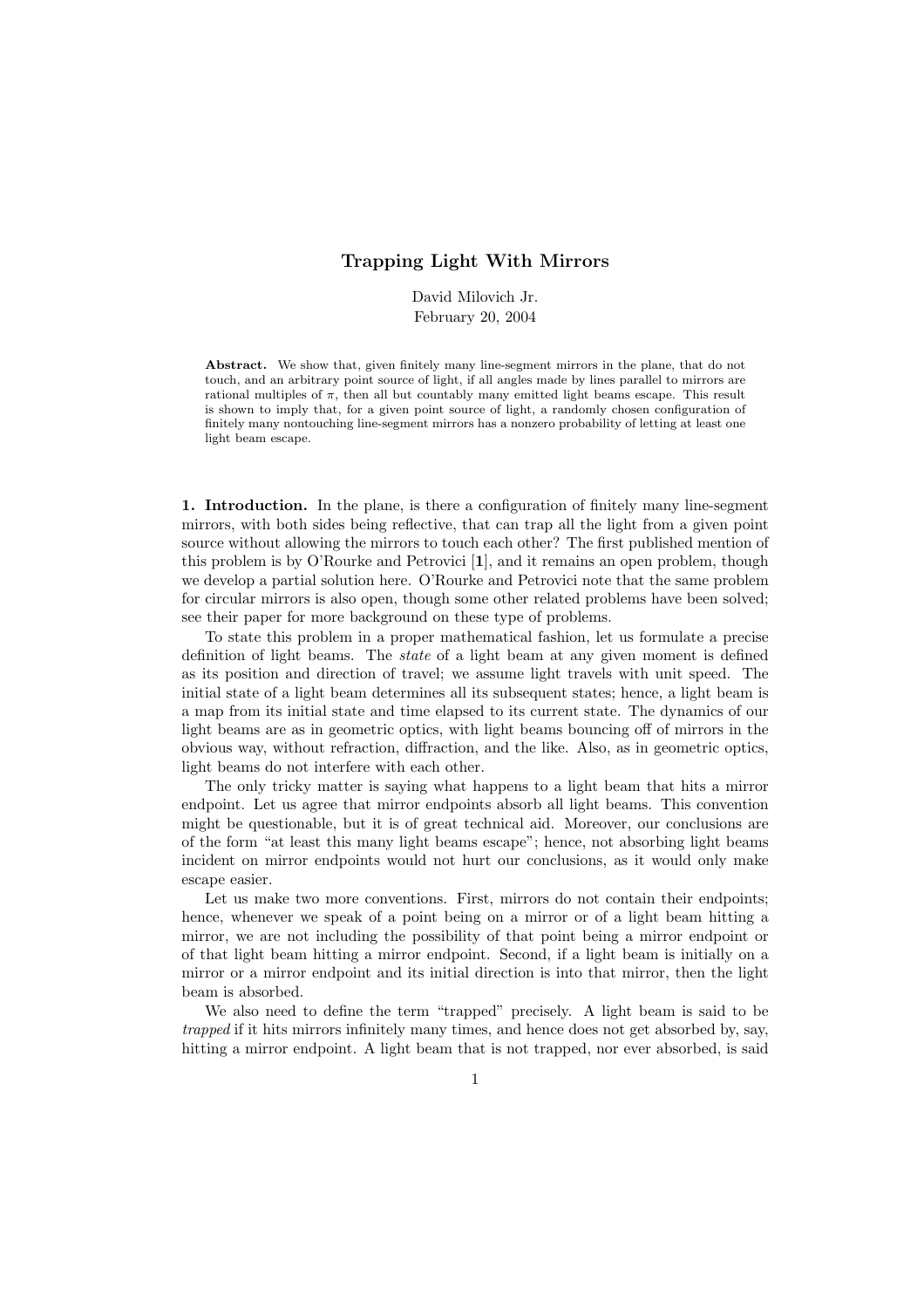to escape because it necessarily traces out an infinitely long ray after hitting mirrors finitely many times.

Given this more precise version of the problem, we use nothing more advanced than elementary point-set topology and a tiny bit of measure theory to draw the following conclusions. For a special type of mirror configuration we can guarantee that, from each initial position, only countably many initial directions do not escape if the mirrors do not touch. This special type is the rational mirror configuration, where rationality means that all angles formed by lines parallel to mirrors are rational multiples of  $\pi$ . Moreover, for any given initial light-beam position, if we choose a random configuration of mirrors from a bounded open subset of the configuration space, then, with nonzero probability, for at least one initial direction, the light beam escapes. This last result follows from the density of the rational configuration in the configuration space, along with a continuity argument.

To reach the above conclusions, in Section 2 we set up our notation, along with two ways of modelling the dynamics of a light beam: one in which the light beam is reflected by mirrors, and one in which the mirror configuration is reflected by the light beam in a certain way. In Section 3 we prove general results applicable to all mirror configurations, including the result that, for a given initial position, only countably many initial directions produce a periodically trapped light beam. In Section 4 we build on these results, showing how rationality can reduce the three-dimensional dynamical system of a light beam's state into a one-dimensional system. Analysis of this onedimensional system shows that in the rational case, only countably many directions of travel are attained by light beams that are aperiodically trapped. Combining this analysis with our results on periodic trapping yields our conclusions.

2. Preliminaries. We define a mirror to be a nonempty open line segment in the complex plane, in accordance with our convention that mirrors not include their endpoints. Therefore, two mirrors do not touch if and only if their closures are disjoint.

We also represent mirrors in another space. For our purposes,  $S<sup>1</sup>$  is defined as  $\{z \in \mathbb{C} : |z| = 1\}$ . Set  $\mathcal{M}_1 = \mathbb{C} \times (0, \infty) \times S^1$ . We then represent mirrors as elements of  $\mathcal{M}_1$ , with the first component of an element being the position of a mirror endpoint, the second component being the length of the mirror, and the third component being the direction in which the mirror extends from the endpoint specified by the first component. Note that mirrors are not uniquely represented: for example,  $\langle 3 + 4i, 2, 1 \rangle$  is the same mirror as  $\langle 5 + 4i, 2, -1 \rangle$ .

With the map  $q$  defined below, we make explicit the correspondence between mirrors and their representations. We denote the powerset operator by  $P$ . Define  $g$  as follows:

$$
g: \mathcal{M}_1 \to \mathcal{P}(\mathbb{C})
$$
 by  $g(x, l, u) = \{x + ru : r \in (0, l)\}.$ 

Strictly speaking,  $g(M_i)$  is the mirror represented by  $M_i$ , but it is shorter to write "the mirror  $M_i$ " when referring to  $g(M_i)$ . We frequently use this abbreviation.

Let  $n$  be the number of mirrors. Let the mirrors be ordered by choosing an element M in the Cartesian product  $\mathcal{M}_1^n$  such that each mirror is represented by one of the coordinate projections of M. We denote the *i*th coordinate projection map by  $\pi_i$ . We abbreviate  $\pi_i(M)$  with  $M_i$ , making the disjointness requirement  $g(M_i) \cap g(M_j) = \emptyset$  for all distinct  $i, j = 1, \ldots, n$ .

Let  $\mathcal{M}_n$  be the set of all mirror configurations in  $\mathcal{M}_1^n$  such that the closures of the mirrors are pairwise disjoint. We call  $\mathcal{M}_n$  the space of *legal* configurations of n mirrors.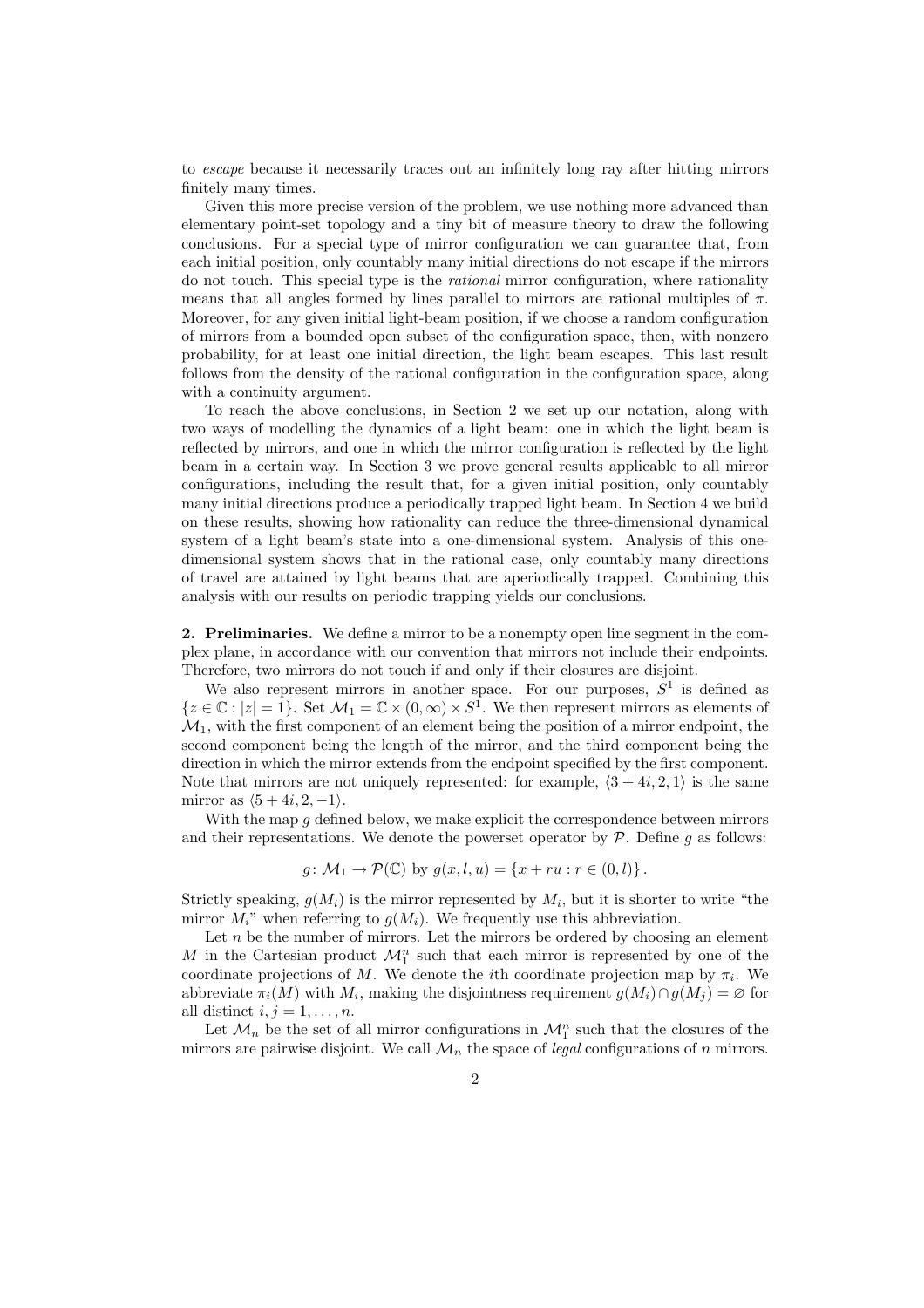It is easily checked that  $\mathcal{M}_n$  is open in  $\mathcal{M}_1^n$ . Let us assume  $M \in \mathcal{M}_n$ .

Finally, let us define some abbreviations for our mathematical representation of mirrors. For a given legal mirror configuration H, let  $\delta(H)$  denote the minimum distance between mirrors in  $H$ , and let  $L(H)$  denote the maximum mirror length in  $H$ . Note that both are positive because there are finitely many mirrors, all with pairwise disjoint closures of finite length. Also, denote the projection from  $\mathcal{M}_1$  to  $\mathbb C$  by  $\zeta$ , from  $\mathcal{M}_1$  to  $(0, \infty)$  by  $\lambda$ , and from  $\mathcal{M}_1$  to  $S^1$  by  $\theta$ .

With the mirrors mathematically modelled, let us now represent the light beams mathematically. Take the position space to be  $\mathbb C$  and the direction space to be  $S^1$ . Also, use angle brackets to denote ordered tuples. Given a position  $q_0$  and a direction  $p_0$ , the ordered pair  $\langle q_0, p_0 \rangle$  is a light-beam state. Suppose t is a nonnegative real. To describe the dynamics of a light beam, let  $q(q_0, p_0, t)$  and  $p(q_0, p_0, t)$  denote the position and direction that a light beam attains at time t if its state at time 0 is  $\langle q_0, p_0 \rangle$ . If a light beam is absorbed prior to time t, then leave  $q(q_0, p_0, t)$  and  $p(q_0, p_0, t)$  undefined.

Given a nonnegative integer k, let  $\tau_k(q_0, p_0)$  denote the kth time at which the light beam with initial state  $\langle q_0, p_0 \rangle$  hits a mirror or mirror endpoint, not counting time 0 if the light beam was initially on a mirror or mirror endpoint. If this light beam hits mirrors or mirror endpoints less than k times, then set  $\tau_k(q_0, p_0) = \infty$ . If  $k = 0$ , then set  $\tau_k(q_0, p_0) = 0$ . Similarly, set  $\mu_k(q_0, p_0) = i$  where i is such that, at time  $\tau_k(q_0, p_0)$ , the light beam with initial state  $\langle q_0, p_0 \rangle$  lies on the closure of the mirror  $M_i$ . If no such i exists, then set  $\mu_k(q_0, p_0) = 0$ . Call the sequence of indices of mirrors hit by a light beam its hit sequence, and say that its hit sequence is trapped if it contains infinitely many nonzero elements. Therefore, a light beam is trapped if and only if its hit sequence is trapped.

As described in the introduction, our light beams travel with unit speed, and between reflections, they simply travels in straight lines. Symbolically, we have the following for each nonnegative integer i:

$$
q(q_0, p_0, t) = q(q_0, p_0, \tau_i(q_0, p_0)) + tp(u, \tau_i(q_0, p_0)) \text{ for } \tau_i(q_0, p_0) < t \le \tau_{i+1}(q_0, p_0),
$$
  
(2-1)  

$$
p(q_0, p_0, t) = p(q_0, p_0, \tau_i(q_0, p_0)) \text{ for } \tau_i(q_0, p_0) < t < \tau_{i+1}(q_0, p_0).
$$

To describe what happens at reflections, we employ analytic geometry. Let us use the overline operator to represent complex conjugation as well as topological closure, using context to disambiguate. It is easily checked that

$$
p(q_0, p_0, \tau_{i+1}(q_0, p_0)) = \theta \left( M_{\mu_{i+1}(q_0, p_0)} \right)^2 \overline{p(q_0, p_0, \tau_i(q_0, p_0))}.
$$
 (2-2)

Note that the current state of a light beam determines all of its earlier states, except for light beams that are absorbed. Indeed, suppose

$$
\langle q_1, p_1 \rangle = \langle q(q_0, p_0, t), p(q_0, p_0, t) \rangle.
$$

If  $q_1$  is not on a mirror or mirror endpoint, then

$$
\langle q, p \rangle (q_0, p_0, s) = \langle q, -p \rangle (q_1, -p_1, t-s) \text{ for } s \in [0, t] - \{\tau_i(q_0, p_0) : i \ge 1\}. \tag{2-3}
$$

This formula just says that to determine a light beam's past we do the obvious thing: reverse its direction and see where it goes. If  $q_1$  lies on the mirror  $M_i$  with a direction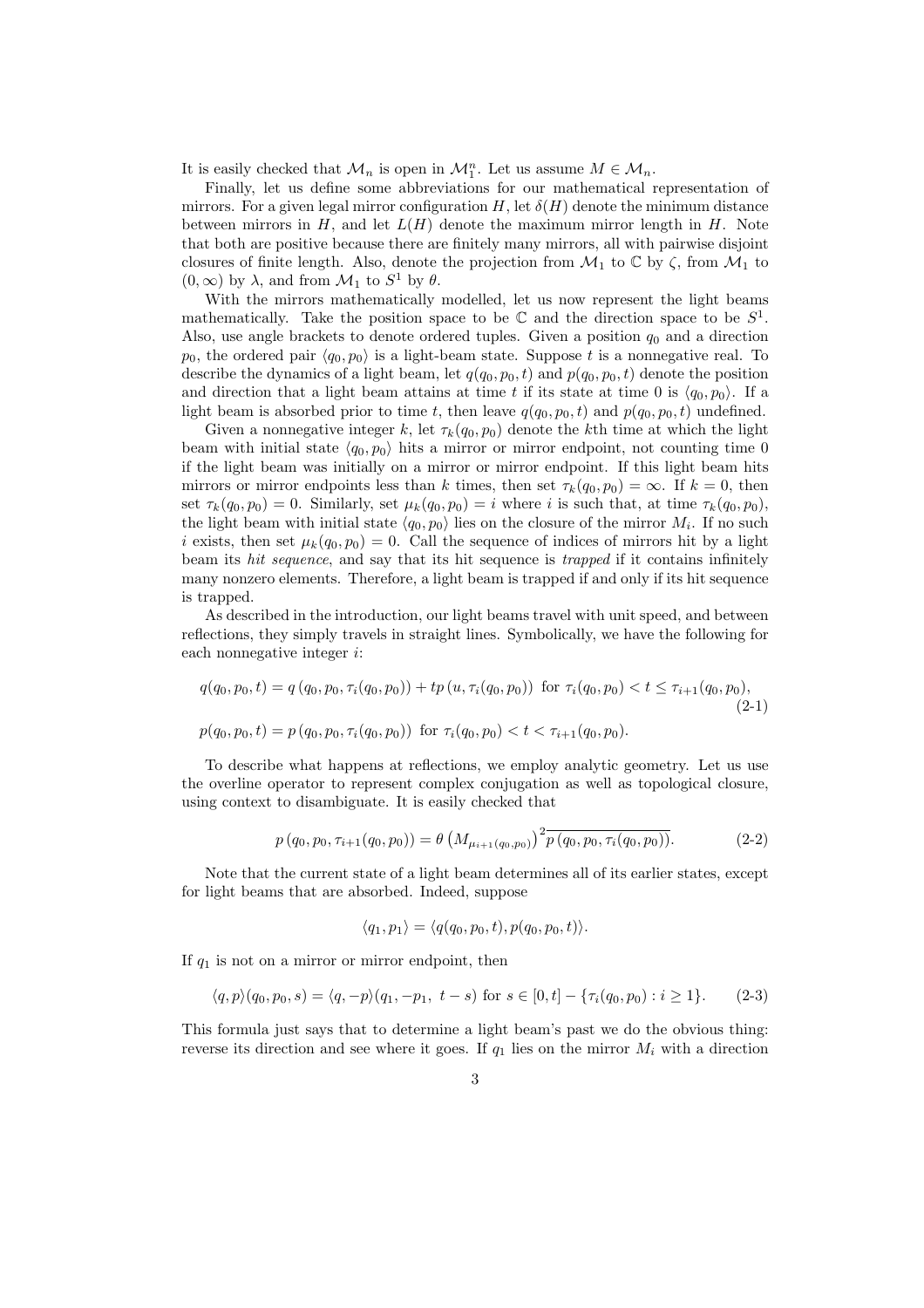not parallel to that mirror, then we first have to undo a reflection before reversing direction; hence, the following formula is used instead:

$$
\langle q, p \rangle (q_0, p_0, s) = \langle q, -p \rangle (q_1, -\theta(M_i)^2 \overline{p}_1, t-s) \text{ for } s \in [0, t] - \{ \tau_i(q_0, p_0) : i \ge 1 \}
$$

We could use this time-reversed determinism to explicitly define q and p for negative time values, but (2-3) suffices for this paper.

An alternative way to model reflections is to apply them to the complex plane instead of to the beams of light that travel across it. In this model, all light beams travel as straight lines, whereas the mirror configuration can be different for different light beams and be different for the same light beam at different times. For all light beams, the mirror configuration at time 0 is as usual. However, when a light beam hits a mirror, the mirror configuration for that light beam is reflected about the mirror hit. Thus, although all light beams start with the same mirror configuration, if they hit different mirrors or hit mirrors at different times, then they needn't have the same mirror configurations at a later time. Conversely, if, up until a certain time, two light beams have hit the same mirrors in the same order, then the light beams have the same mirror configurations at that time.

Given a nonnegative real t and a light-beam state  $\langle q_0, p_0 \rangle$ , define  $q'(q_0, p_0, t)$  and  $p'(q_0, p_0, t)$  as the position and direction, respectively, that the light beam with initial state  $\langle q_0, p_0 \rangle$  attains at time t in this alternative model. Note that p' is constant with respect to time; hence,  $q'(q_0, p_0, t) = q_0 + p_0 t$ . Let  $M'(q_0, p_0, t)$  denote the mirror configuration that that light beam has a time  $t$ . See Figure 2-1.



Figure 2-1. Reflecting the light beam vs. reflecting the underlying plane.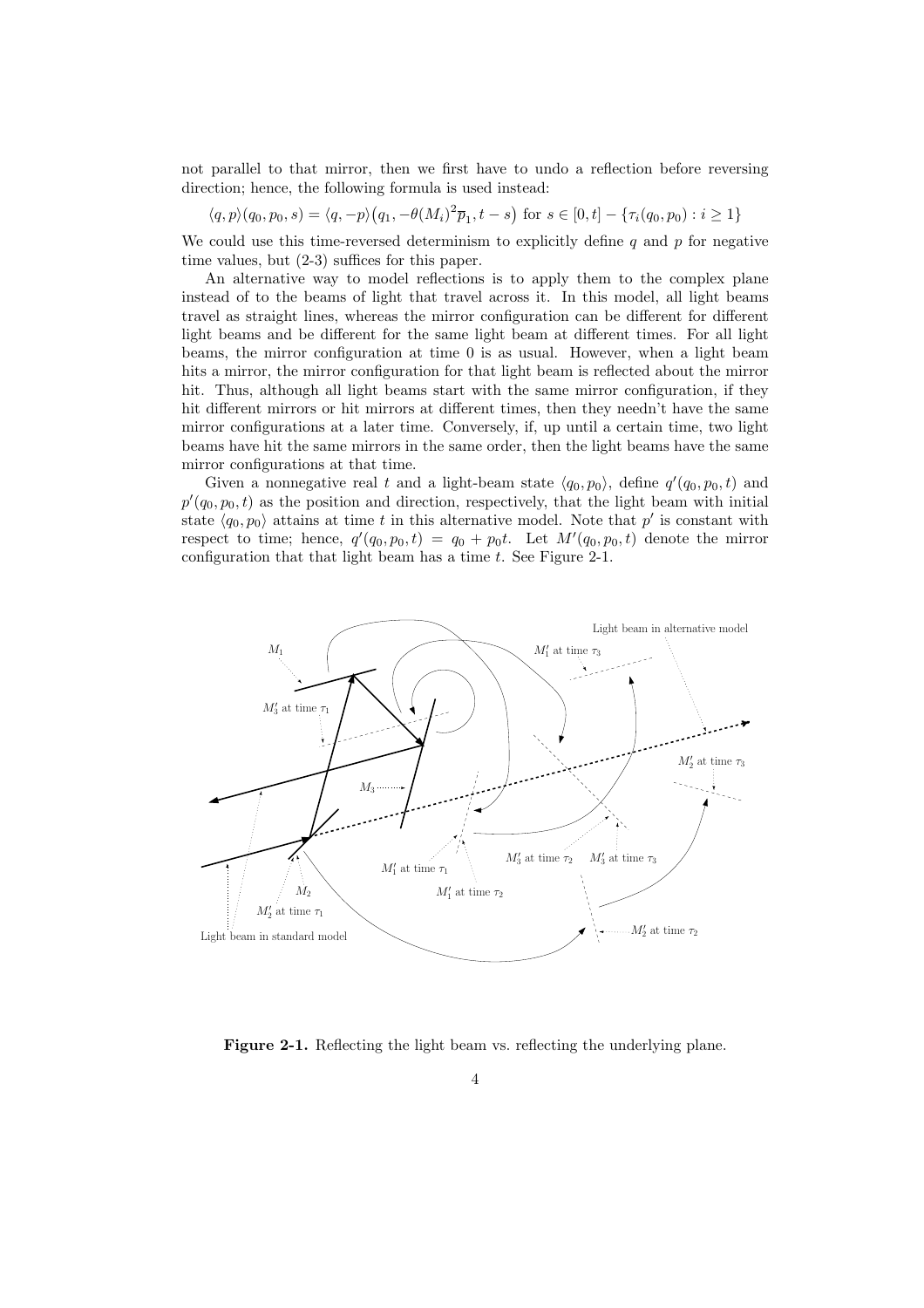To transform  $q'(q_0, p_0, t)$  to  $q(q_0, p_0, t)$ , we perform a finite sequence of affine transformations that depend only on the sequence of mirrors hit, before time  $t$ , by the light beam with initial state  $\langle q_0, p_0 \rangle$ . Specifically, on  $q(q_0, p_0, t)$  we perform each reflection that was performed on the mirror configuration of the light beam up until time  $t$ , but in reverse order. It follows that, if two light beams have respective initial states  $\langle x_1, v_1 \rangle$ and  $\langle x_2, v_2 \rangle$ , and hit the same mirrors in the same order up until respective times  $t_1$ and  $t_2$ , then

$$
|q(x_1, v_1, t_1) - q(x_2, v_2, t_2)| = |q'(x_1, v_1, t_1) - q'(x_2, v_2, t_2)|.
$$
 (2-4)

This equation is crucial to the proofs of Theorem 3-1 and Lemma 3-3.

3. General Results. In this section, we prove several theorems that apply to all legal mirror configurations. These theorems are the foundation of the next section.

**Theorem 3-1.** Given two light beams with initial states  $\langle x_1, v_1 \rangle$  and  $\langle x_2, v_2 \rangle$ , if the light beams have equal, trapped hit sequences, then  $v_1 = v_2$ .

*Proof:* Intuitively, the two beams, represented as straight lines using  $q'$ , become arbitrarily far apart after sufficient time if they are not parallel; hence, they cannot hit the same infinite sequence of mirrors. See Figure 3-1.



Figure 3-1. Why two light beams' hit sequences eventually disagree if they are not parallel.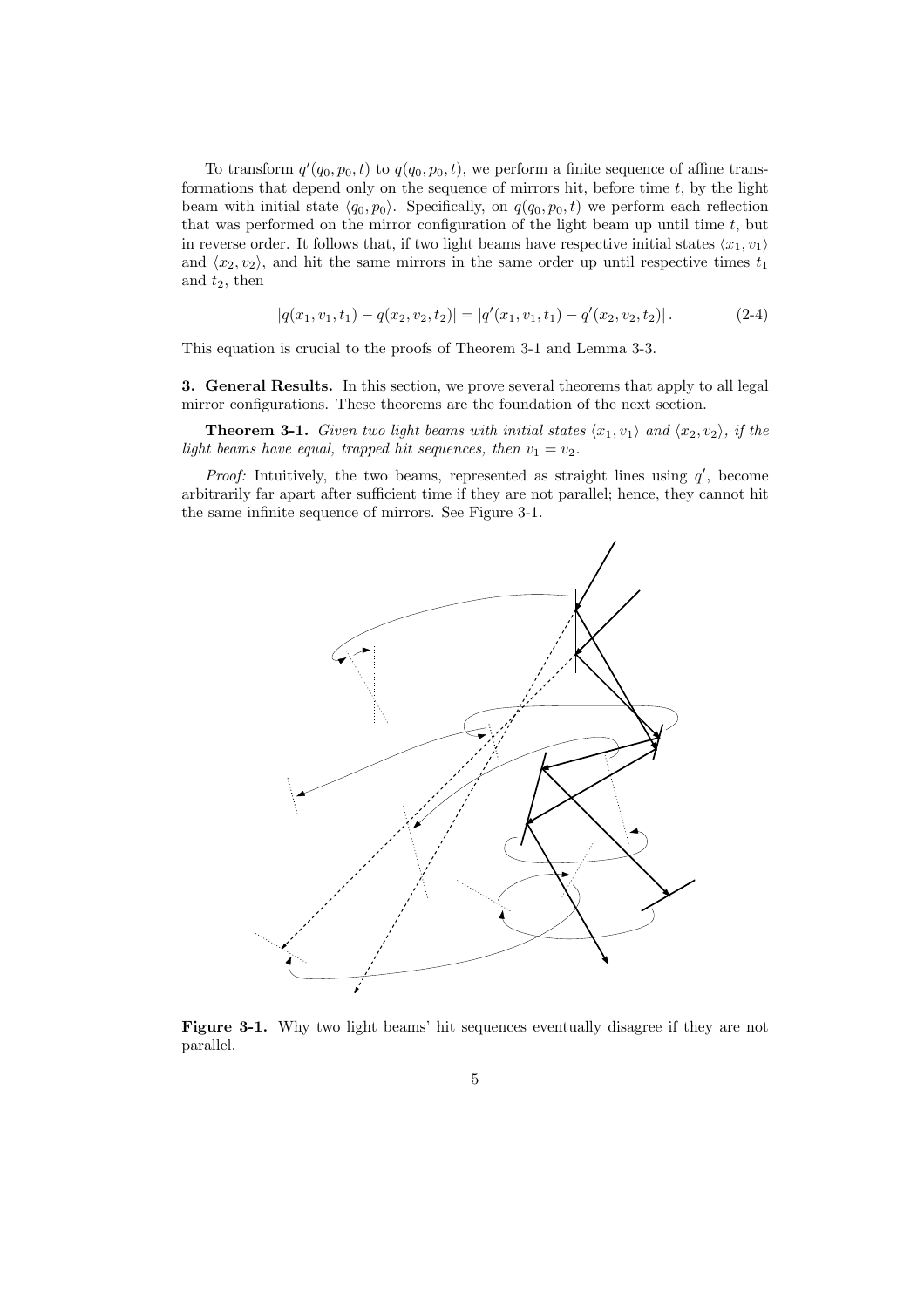Between each reflection, a light beam travels in a straight line at unit speed, and it must traverse at least the minimum distance between mirrors. Therefore, for all  $k > 0$ , we have  $\tau_k(x_1, v_1) \geq k\delta(M)$  and  $\tau_k(x_2, v_2) \geq k\delta(M)$ .

Let  $f(t_1, t_2) = |q'(x_1, v_1, t_1) - q'(x_2, v_2, t_2)|^2$ . Then

$$
f(t_1, t_2) = t_1^2 + t_2^2 - 2t_1t_2 \operatorname{Re}(v_1 \overline{v}_2) + 2t_1 \operatorname{Re}((x_1 - x_2)\overline{v}_1)
$$
  
+ 
$$
2t_2 \operatorname{Re}((x_2 - x_1)\overline{v}_2) + |x_1 - x_2|^2.
$$

Transforming to polar coordinates using  $t_1 = r \cos(\omega)$  and  $t_2 = r \sin(\omega)$ , we get

$$
f(t_1, t_2) = r^2 (1 - \sin(2\omega) \text{Re}(v_1 \overline{v}_2)) + 2r \text{Re}((x_1 - x_2)\overline{v}_1 \cos(\omega) + (x_2 - x_1)\overline{v}_2 \sin(\omega)) + |x_1 - x_2|^2.
$$

Suppose  $v_1 \neq v_2$ . Then  $\text{Re}(v_1\overline{v}_2) < 1$ ; hence,  $1 - \sin(2\omega)\text{Re}(v_1\overline{v}_2)$  has a positive global minimum with respect to  $\omega$ . Denote this minimum by a. Let b denote the global minimum of

$$
2\mathrm{Re}\left((x_1-x_2)\overline{v}_1\cos(\omega)-(x_1-x_2)\overline{v}_2\sin(\omega)\right)
$$

with respect to  $\omega$ . It follows that  $f(t_1, t_2) \ge ar^2 + br + |x_1 - x_2|^2$ . If  $t_1 = \tau_k(x_1, v_1)$  and  $t_2 = \tau_k(x_2, v_2)$ , then  $r \geq \max{\tau_k(x_1, v_1), \tau_k(x_2, v_2)} \geq k\delta(M)$ ; hence, for sufficiently large  $k$ , we have

$$
f(\tau_k(x_1, v_1), \tau_k(x_2, v_2)) > L(M)^2.
$$
\n(3-1)

The light beams hit the same sequence of mirrors; hence, by (2-4), the distance

$$
|q(x_1, v_1, \tau_k(x_1, v_1)) - q(x_2, v_2, \tau_k(x_2, v_2))|
$$
\n(3-2)

is unchanged if  $q'$  replaces  $q$ ; hence,  $(3-1)$  implies this distance gets arbitrarily large as k increases. However, at times  $\tau_k(x_1, v_1)$  and  $\tau_k(x_2, v_2)$ , the light beams with respective initial states  $\langle x_1, v_1 \rangle$  and  $\langle x_2, v_2 \rangle$  hit the same mirror; consequently, the distance between their positions, which is exactly the quantity in (3-2), is not greater than the length of that mirror, and hence not greater than  $L(M)$ . We therefore conclude that  $v_1 = v_2$ .  $\Box$ 

We say that a direction  $p_0$  is *aperiodic* if there is no complex number  $q_0$  such that the light beam with initial state  $\langle q_0, p_0 \rangle$  has a periodic trapped hit sequence.

Corollary 3-2. All but countably many directions are aperiodic.

Proof: There are only countably many periodic trapped hit sequences because the set of all periodic infinite sequences of elements of  $\{1, \ldots, n\}$  is countable. By Theorem 3-1, there is at most one initial direction for which a light beam attains a given trapped hit sequence, regardless of initial position.  $\Box$ 

We note that O'Rourke and Petrovici provide a different proof of Corollary 3-2 in [**1**, p. 138].

The proof of Theorem 3-1 very similar to the proof of the following lemma. This lemma is used to prove Theorem 3-4.

**Lemma 3-3.** Suppose that two light beams have initial states  $\langle q_0 + s_1 p_1, p_1 \rangle$  and  $\langle q_0 + s_2 p_2, p_2 \rangle$  where  $q_0 \in \mathbb{C}$ , where  $s_1, s_2 \in [0, \infty)$ , where  $p_1, p_2 \in S^1$ , and where  $p_1 \neq p_2$ . Also suppose that there is a positive integer k such that the first k elements of their hit sequences agree and each light beam is not absorbed prior to time  $\tau_{k+1}$  evaluated at that light beam's initial state. For each light beam, consider the line segment formed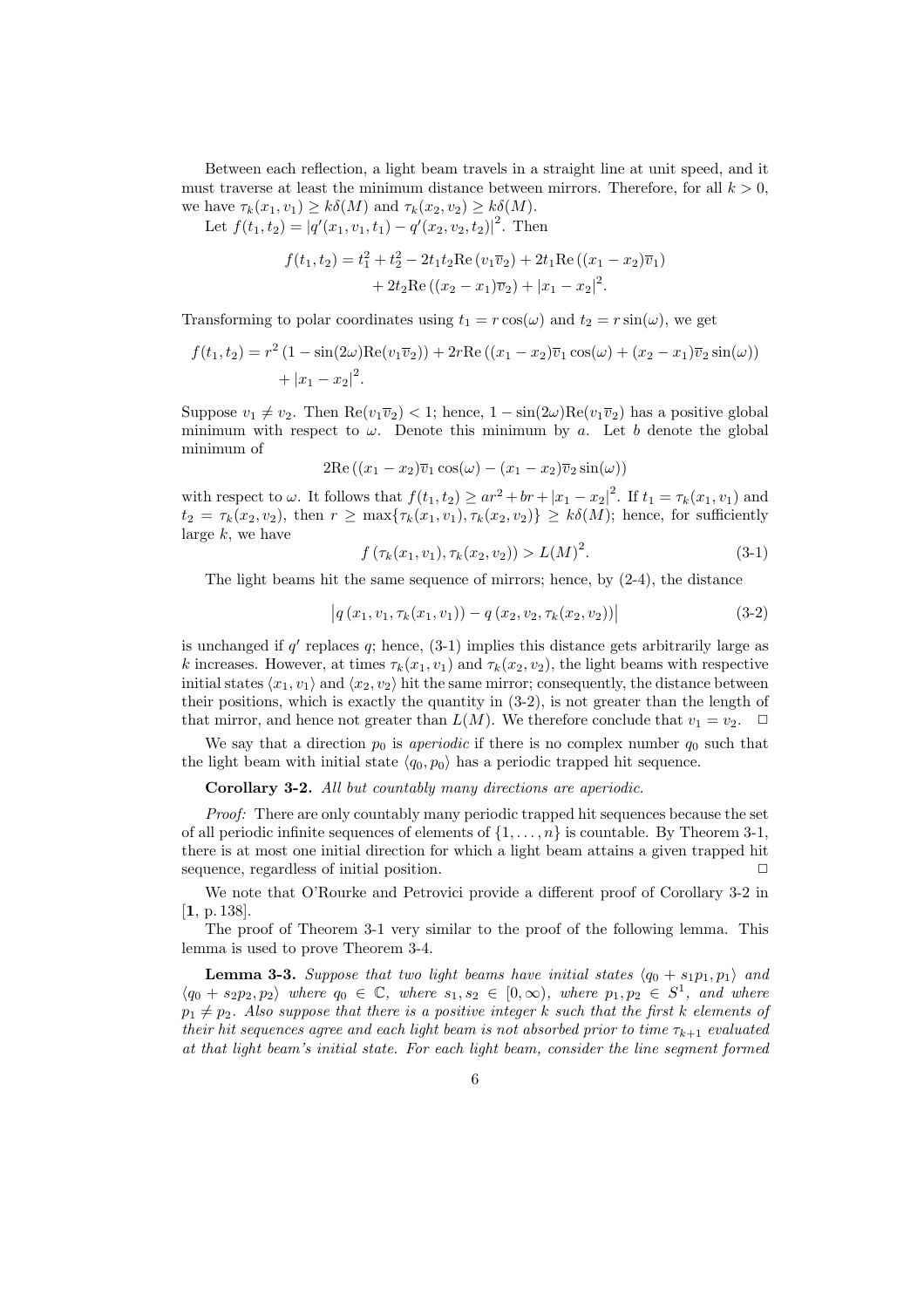by the light beam's positions from times  $\tau_k$  to  $\tau_{k+1}$ . Then the distance between these two  $\it line$  segments is positive:

$$
0 < \inf\{|q(q_0 + s_1p_1, p_1, t_1) - q(q_0 + s_2p_2, p_2, t_2)| :\n t_i \in [\tau_k(q_0 + s_i p_i, p_i), \tau_{k+1}(q_0 + s_i p_i, p_i)) \text{ for all } i = 1, 2\}.
$$

Proof: Figure 3-2 makes the lemma obvious; we just need to express this figure algebraically.



**Figure 3-2.** Rays  $\overrightarrow{C_1C_2}$  and  $\overrightarrow{D_1D_2}$  cannot intersect; hence, Rays  $\overrightarrow{A_1A_2}$  and  $\overrightarrow{B_1B_2}$  cannot intersect.

Set  $q_1 = q_0 + s_1p_1$  and  $q_2 = q_0 + s_2p_2$ . For all  $t_1$  in  $[\tau_k(q_1, p_1), \tau_{k+1}(q_1, p_1)]$  and for all  $t_2$  in  $[\tau_k(q_2, p_2), \tau_{k+1}(q_2, p_2)]$ , the sequence of mirrors hit before time  $t_1$  by the light beam with initial state  $\langle q_1, p_1 \rangle$  agrees with the sequence of mirrors hit before time  $t_2$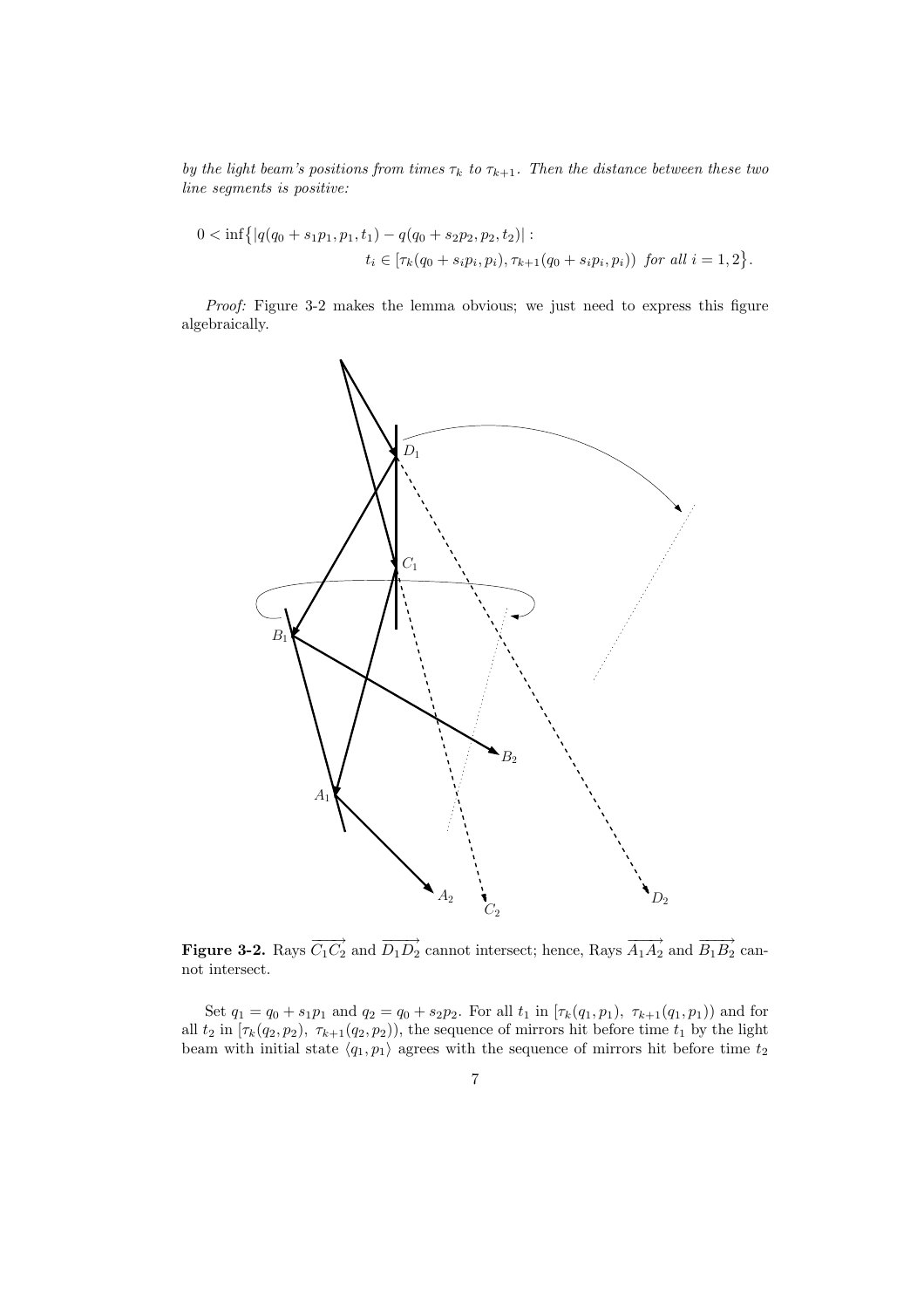by the light beam with initial state  $\langle q_2, p_2 \rangle$ ; hence, we have

$$
|q(q_1, p_1, t_1) - q(q_2, p_2, t_2)| = |q'(q_1, p_1, t_1) - q'(q_2, p_2, t_2)|
$$
  
= 
$$
|q_0 + p_1(s_1 + t_1) - (q_0 + p_2(s_2 + t_2))|
$$
  
= 
$$
\sqrt{(s_1 + t_1)^2 - 2(s_1 + t_1)(s_2 + t_2)Re(p_1\overline{p}_2) + (s_2 + t_2)^2}.
$$

Transforming to polar coordinates using  $s_1 + t_1 = r \cos(\omega)$  and  $s_2 + t_2 = r \sin(\omega)$ , we obtain

$$
|q(q_1, p_1, t_1) - q(q_2, p_2, t_2)| = r\sqrt{1 - \text{Re}(p_1 \overline{p}_2)\sin(2\omega)}
$$
  
\n
$$
\geq \max\{s_1 + t_1, s_2 + t_2\}\sqrt{1 - \text{Re}(p_1 \overline{p}_2)\sin(2\omega)}.
$$

Since  $p_1 \neq p_2$ , we have  $\text{Re}(p_1 \overline{p}_2) < 1$ ; hence,  $\sqrt{1 - \text{Re}(p_1 \overline{p}_2) \sin(2\omega)}$  has a positive global minimum with respect to  $\omega$ . Let A denote this minimum. It follows that

$$
\inf\{|q(q_1, p_1, t_1) - q(q_2, p_2, t_2)| : t_i \in [\tau_k(q_i, p_i), \tau_{k+1}(q_i, p_i)) \text{ for all } i = 1, 2\}
$$
  
\n
$$
\geq \max\{s_1 + \tau_k(q_1, p_1), s_2 + \tau_k(q_2, p_2)\}A.
$$

Since k is positive,  $\tau_k(q_1, p_1)$  and  $\tau_k(q_2, p_2)$  are both positive; hence, the right side of the above inequality is positive.

Before stating Theorem 3-4, we need to make some definitions. Given any two, not necessarily distinct, complex numbers x and  $x'$ , we define a path from x to  $x'$  to be a light-beam state  $\langle q_0, p_0 \rangle$  where  $q_0$  is not on a mirror or a mirror endpoint, and where there exist positive reals t and t' such that  $q(q_0, -p_0, t) = x$  and  $q(q_0, p_0, t') = x'$ . If u is a direction, then we say u allows a path from x to  $x'$  if there exists a complex number y such that  $\langle y, u \rangle$  is a path from x to x'. We say that a direction is *degenerate* if it allows a path from a mirror endpoint to a mirror endpoint.

**Theorem 3-4.** For any two complex numbers  $x$  and  $x'$ , there are only countably many directions that allow a path from  $x$  to  $x'$ .

*Proof:* Suppose  $\langle q_0, p_0 \rangle$  is a path from x to x'. We first show that this hypothesis implies the existence of a path from  $x$  to  $x'$  with a position component arbitrarily close to x. Let t satisfy  $q(q_0, -p_0, t) = x$ , and let t' satisfy  $q(q_0, p_0, t') = x'$ . The light beam with initial state  $\langle q_0, -p_0 \rangle$  hits mirrors finitely many times before reaching x; hence, it travels at constant direction from the last of these hit points to  $x$ . Let  $u$  be the opposite of this direction. Let  $\epsilon$  be a positive real less than the infimum of distances from x to any point on the closure of any mirror, except for the closure of the mirror x is on, if it is indeed on the closure of some mirror. Then  $x + \epsilon u$  is not on a mirror or a mirror endpoint, and there exists an s in  $(0, t)$  such that  $q(q_0, -p_0, s) = x + \epsilon u$ . It follows from (2-3) that  $\langle q, p \rangle (x + \epsilon u, u, s) = \langle q_0, p_0 \rangle$ ; hence,  $q(x + \epsilon u, u, s + t) = x'$ . Also,  $q(x + \epsilon u, -u, \epsilon) = x$ ; hence,  $\langle x + \epsilon u, u \rangle$  is a path from x to x'.

We next show that there are only countably many directions w such that  $\langle x+\epsilon w, w \rangle$ is a path from x to x'. Suppose that v is in  $S^1 - \{u\}$ , and  $\langle x + \epsilon v, v \rangle$  is a path from x to x'. Then the light beams with initial states  $\langle x + \epsilon u, u \rangle$  and  $\langle x + \epsilon v, v \rangle$  both hit mirrors finitely many times before reaching  $x'$ . Moreover, at least one of these light beams must hit at least one mirror; otherwise, the light beams travel in straight lines forever, making it impossible for both to reach  $x'$ .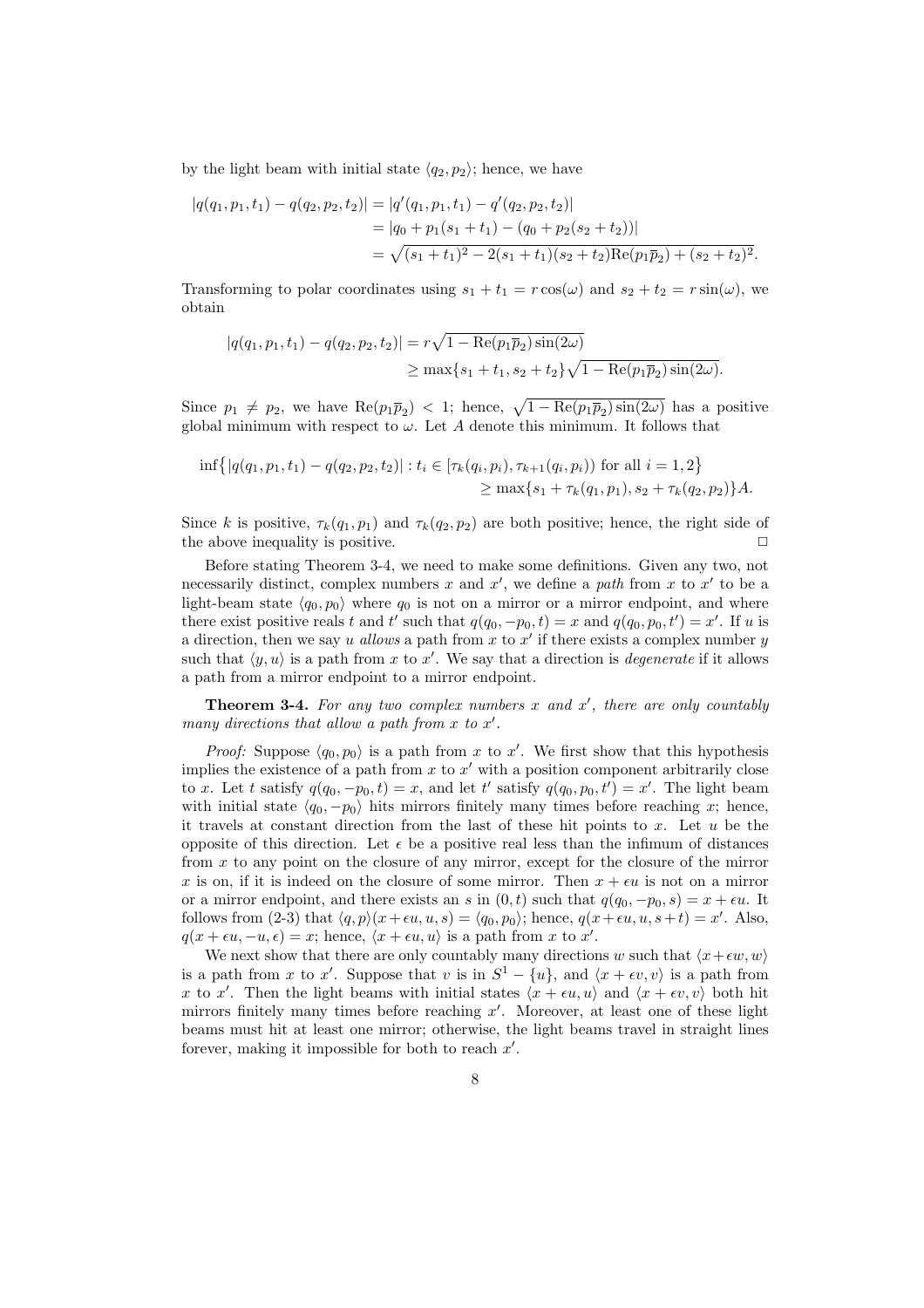Suppose that both beams hit the same finite sequence of mirrors before reaching  $x'$ , and denote the sequence's length by  $k$ . Then Lemma 3-3 implies that

$$
0 < \inf\left\{ \left| q(x + \epsilon u, u, t_1) - q(x + \epsilon v, v, t_2) \right| : t_1 \in \left[ \tau_k(x + \epsilon u, u), \tau_{k+1}(x + \epsilon u, u) \right) \right\}
$$
\n
$$
\text{and } t_2 \in \left[ \tau_k(x + \epsilon v, v), \tau_{k+1}(x + \epsilon v, v) \right) \right\}.
$$

However, both light beams reach  $x'$  at, or prior to, the times of their  $(k + 1)$ th mirror hits, their escape, or their absorption; hence, the above infimum must be zero, a contradiction. Therefore,  $u$  and  $v$  must correspond to different finite sequences of mirrors. Therefore, there is an injection from the set of all directions w such that  $\langle x + \epsilon w, w \rangle$  is a path from x to x' to the countable set of finite sequences of elements of  $\{1, \ldots, n\}$ ; hence, the former set is countable too.

Furthermore, for each w in the former set, the light beam with initial state  $\langle x+\epsilon w, w \rangle$ attains only finitely many directions before hitting  $x'$ , and the light beam with initial state  $\langle x+\epsilon w, -w \rangle$  attains only one direction before hitting x. Therefore, w corresponds to finitely many directions that allow a path from  $x$  to  $x'$ ; hence, the set of all directions allowing paths from x to x' is countable.  $\Box$ 

Another useful result is the equation of periodic hit sequences and periodic lightbeam states. It allows us to speak of periodically and aperiodically trapped light beams without any confusion. We defer the proof to the next section.

**Theorem 3-5.** Suppose the light beam with initial state  $\langle x_0, v_0 \rangle$  has a trapped periodic hit sequence; i.e., there is a positive integer P such that

$$
\langle \mu_k(x_0, v_0) \rangle_{k=1}^{\infty} = \langle \mu_{k+P}(x_0, v_0) \rangle_{k=1}^{\infty}.
$$

Then the light beam's state is also periodic.

Up to this point, all the properties we have proved about light beams have been geometrical. These properties, though useful, are not powerful enough for the analysis of light-beam dynamics we perform in the next section. Some topological results are needed. Essentially, we need to show that the current state of a light beam is continuous with respect to both its initial state and the mirror configuration, though we phrase our topological results in terms of open sets rather than continuity.

The first step in this task is a lemma, which gives an explicit recursive relationship between a light beam's states at the times of mirror hits. Expressing this relationship succinctly requires some abbreviations. Let  $\langle q_0, p_0 \rangle$  be a light-beam state. For all positive integers  $i$ , set

$$
q_i = q(q_0, p_0, \tau_i(q_0, p_0)), \quad p_i = p(q_0, p_0, \tau_i(q_0, p_0)), \tag{3-3}
$$

$$
\zeta_i = \zeta(M_{\mu_i(q_0, p_0)}), \quad \lambda_i = \lambda(M_{\mu_i(q_0, p_0)}), \quad \theta_i = \theta(M_{\mu_i(q_0, p_0)}).
$$
 (3-4)

Lemma 3-6. For all positive integers i such that the light beam with initial state  $\langle q_0, p_0 \rangle$  hits mirrors at least i times, we have

$$
q_i = \frac{\zeta_i + \theta_i^2 \overline{\zeta}_i + \theta_i^2 (\overline{q}_{i-1} - \overline{p}_{i-1}^2 q_{i-1})}{1 - \theta_i^2 \overline{p}_{i-1}^2} \text{ and } p_i = \theta_i^2 \overline{p}_{i-1}. \tag{3-5}
$$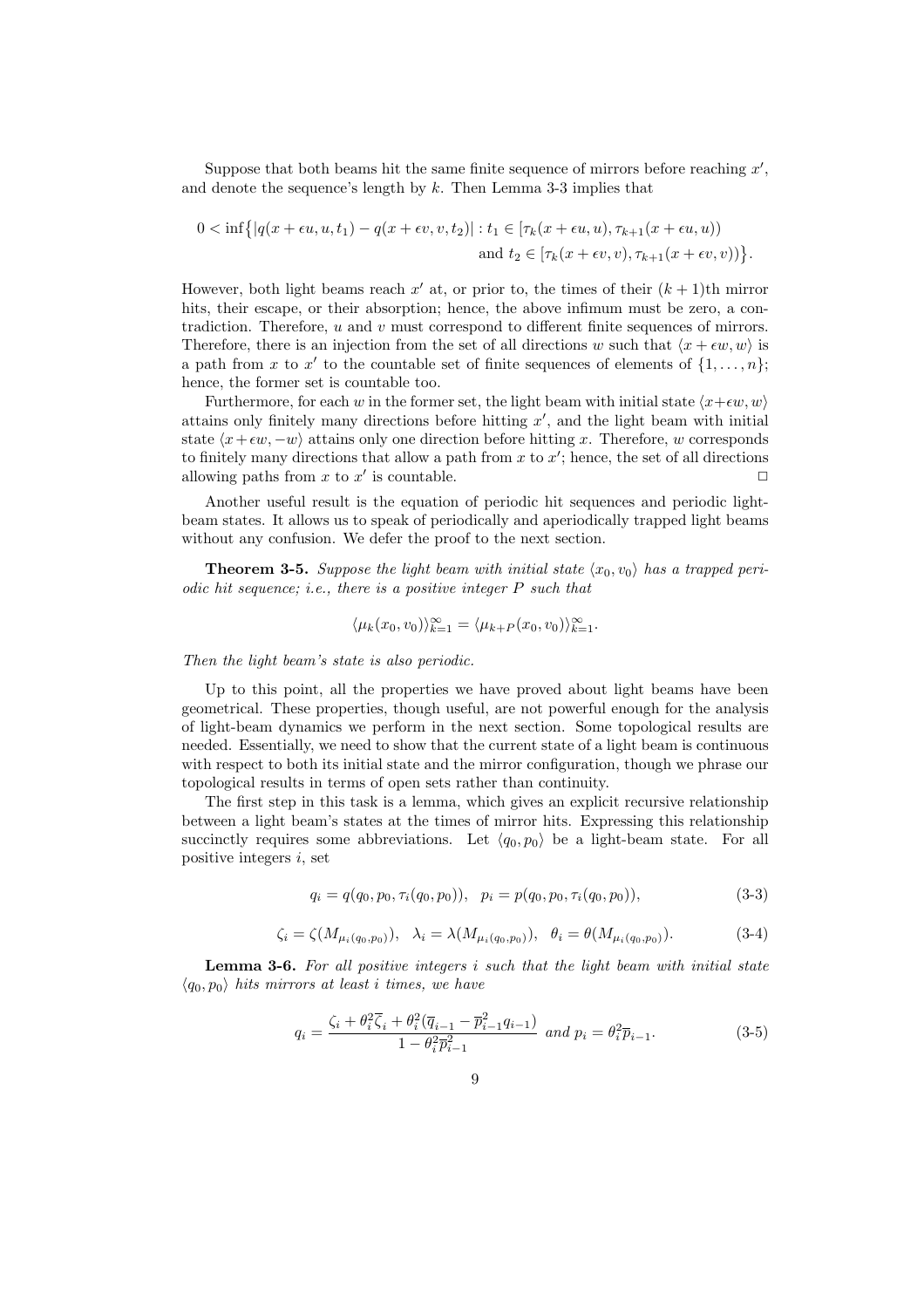*Proof:* The second equation follows immediately from  $(2-2)$ . Let us prove the first equation. First, notice that  $(2-1)$  implies that there exists a real number t such that  $q_i = q_{i-1} + tp_{i-1}$ . Likewise, since  $q_i \in g(M_{\mu_i(q_0, p_0)})$ , there exists a real number l such that  $q_i = \zeta_i + l\theta_i$ . Therefore,  $\overline{\theta}_i(q_i - \zeta_i)$  and  $\overline{p}_{i-1}(q_i - q_{i-1})$  are both real. Setting these expressions equal to their conjugates gives two linear equations for  $q_i$  and  $\overline{q}_i$ :

$$
\overline{\theta}_i(q_i - \zeta_i) = \theta_i(\overline{q}_i - \overline{\zeta}_i), \text{ and } \overline{p}_{i-1}(q_i - q_{i-1}) = p_{i-1}(\overline{q}_i - \overline{q}_{i-1}).
$$

Solving the second equation for  $\bar{q}_i$  and substituting into the first equation, we find that

$$
(1 - \theta_i^2 \overline{p}_{i-1}^2)q_i = \zeta_i + \theta_i^2 \overline{\zeta}_i + \theta_i^2 \overline{q}_{i-1} - \theta_i^2 \overline{p}_{i-1}^2 q_{i-1}.
$$

The lemma follows at once, assuming  $\theta_i^2 \bar{p}_{i-1}^2 \neq 1$ . Suppose this assumption fails. Then  $p_{i-1} = \pm \theta_i$ ; hence, the light beam's direction is parallel to the mirror it hits when it hits it, which is impossible, for mirrors do not include their endpoints.  $\Box$ 

Theorem 3-7. Given an initial light-beam state, the set of legal configurations of n mirrors that allow the light beam to escape is an open subset of the set of all legal configurations; i.e., it is open in  $\mathcal{M}_n$ . Moreover, given a finite sequence of mirror indices  $\sigma$ , let W denote let the set of legal configurations of n mirrors for which  $\sigma$  is initial segment of the light beam's hit sequence. Then  $W$  is also open.

Proof: We first prove that, if the light beam escapes for the mirror configuration M, then there exists a neighborhood of M in  $\mathcal{M}_n$ , such that, for every element of this neighborhood, the light beam still escapes. Along the way, we show that, if  $\sigma$ is an initial segment of the light beam's hit sequence for the mirror configuration  $M$ , then there exists a neighborhood of M in  $\mathcal{M}_n$ , such that, for every element of this neighborhood,  $\sigma$  is still an initial segment of the light beam's hit sequence.

First we define some notation. Let the light beam have initial state  $\langle q_0, p_0 \rangle$ . We may assume  $\langle q_0, p_0 \rangle$  does not lie on the closure of a mirror, for, if it does, then we can replace  $\langle q_0, p_0 \rangle$  with  $\langle q_0 + p_0 \delta(M)/2, p_0 \rangle$  without changing the light beam's hit sequence. If the light beam escapes for  $M$ , let  $N$  be the number of times the light beam hits mirrors. Otherwise, let N be the length of  $\sigma$ .

Given  $H \in \mathcal{M}_n$ , set

$$
D_H = \langle \zeta(\pi_1(H)), \theta(\pi_1(H)), \lambda(\pi_1(H)), \overline{\zeta(\pi_1(H))}, \overline{\theta(\pi_1(H))}, \overline{\lambda(\pi_1(H))}, \dots, \\ \zeta(\pi_n(H)), \theta(\pi_n(H)), \lambda(\pi_n(H)), \overline{\zeta(\pi_n(H))}, \overline{\theta(\pi_n(H))}, \overline{\lambda(\pi_n(H))} \rangle.
$$

Let i be an arbitrary element of  $\{1, \ldots, N\}$ . By induction on Lemma 3-6,  $q_i$  and  $p_i$ are rational functions of  $q_0$ ,  $p_0$ , and  $D_M$ . Throughout this proof, we fix  $q_0$  and  $p_0$ . Therefore, we may think of  $q_i$  and  $p_i$ , as well as  $\zeta_i$ ,  $\theta_i$ , and  $\lambda_i$ , as rational functions on  $\mathbb{C}^{6n}$  evaluated at  $D_M$ . Let  $q_i, p_i, \zeta_i, \theta_i$ , and  $\lambda_i$  be the corresponding rational functions.

For each  $i = 1, ..., N$ , define  $P_i$ ,  $Z_i$ ,  $\Theta_i$ , and  $\Lambda_i$  as follows:

$$
P_i: \mathcal{M}_n \to S^1 \text{ by } P_i(H) = \mathbf{p}_i(D_H),
$$
  
\n
$$
Z_i: \mathcal{M}_n \to \mathbb{C} \text{ by } Z_i(H) = \zeta_i(D_H),
$$
  
\n
$$
\Theta_i: \mathcal{M}_n \to S^1 \text{ by } \Theta_i(H) = \mathbf{\theta}_i(D_H),
$$
  
\n
$$
\Lambda_i: \mathcal{M}_n \to (0, \infty) \text{ by } \Lambda_i(H) = \lambda_i(D_H).
$$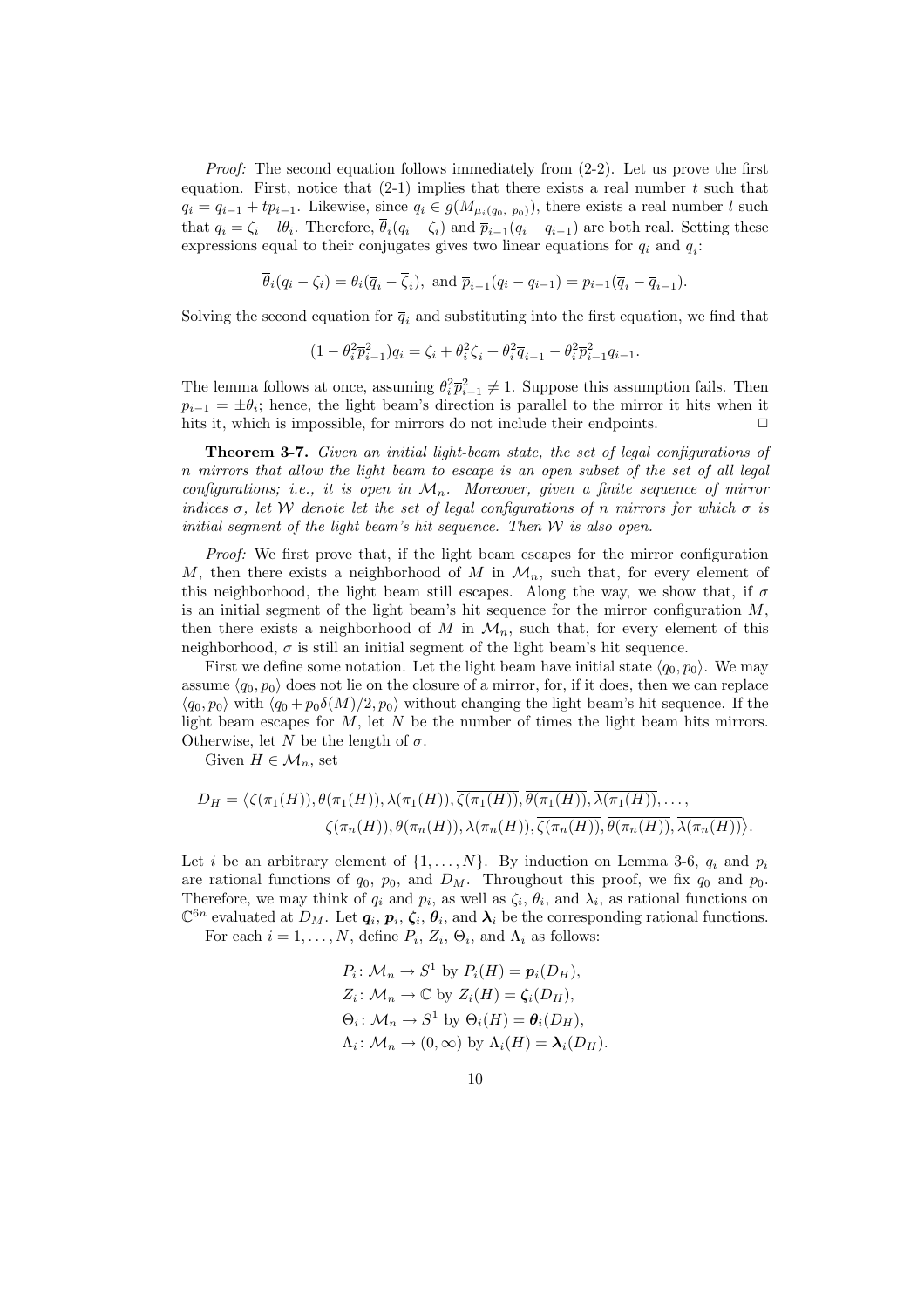Each of these functions is continuous:  $Z_i$ ,  $\Theta_i$ , and  $\Lambda_i$  are just projections, and, by induction using Lemma 3-6,  $P_i$  is a polynomial function of  $\Theta_1,\ldots,\Theta_N, \overline{\Theta}_1,\ldots,\overline{\Theta}_N$ .

Before we can similarly define  $Q_1, \ldots, Q_N$ , we must find a way to avoid division by zero in (3-5). This problem occurs if and only if  $\Theta_i^2(H) = P_{i-1}^2(H)$  for some  $i \leq N$ . Let us define  $\mathcal{M}'$  as  $\mathcal{M}_n$  with all these problematic mirror configurations removed:

$$
\mathcal{M}' = \{ H \in \mathcal{M}_n : \Theta_i^2(H) \neq P_{i-1}^2(H) \text{ for } i = 1, ..., N \}. \tag{3-6}
$$

Now,  $\Theta_i$  and  $P_i$  are continuous for  $i = 1, ..., N$ ; hence, M' is open in  $\mathcal{M}_n$ . Also, note that  $M \in \mathcal{M}'$  for the following reason: since the light beam hits mirrors N times for M, we have  $\theta_i^2 \neq p_{i-1}^2$  for  $i = 1, \ldots, N$ .

Finally, we define  $Q_1, \ldots, Q_N$  as follows:

$$
Q_i \colon \mathcal{M}' \to \mathbb{C} \text{ by } Q_i(H) = \mathbf{q}_i(D_H).
$$

By induction, each  $Q_i$  is a rational function of  $P_1, Z_1, \Theta_1, \ldots, P_{i-1}, Z_{i-1}, \Theta_{i-1}$ , and their complex conjugates. Also, the domain of each of  $Q_1, \ldots, Q_N$  was specifically chosen to avoid division by zero. Each of these functions is therefore continuous.

Let us construct a neighborhood of  $M$  that preserves the first  $N$  elements of the light beam's hit sequence. For  $i = 1, \ldots, N$ , let  $\alpha_i(M)$  be the unique s in  $(0, 1)$  such that  $q_i = \zeta_i + s\lambda_i \theta_i$ . Then  $\alpha_i(M) = \theta_i(q_i - \zeta_i)/\lambda_i$ ; hence,  $\alpha_i(M)$  is the rational function  $\overline{\theta}_i(q_i - \zeta_i)/\lambda_i$  on  $\mathbb{C}^{6n}$  evaluated at  $D_M$ . For each H in M', set

$$
\alpha_i(H) = (\overline{\boldsymbol{\theta}}_i(\boldsymbol{q}_i - \boldsymbol{\zeta}_i)/\boldsymbol{\lambda}_i)(D_H).
$$

Clearly  $\alpha_i$  is continuous on M'. Moreover,  $\alpha_i$  is always real: by Lemma 3-6, we have

$$
\begin{aligned} \overline{\theta}_{i}(\boldsymbol{q}_{i}-\boldsymbol{\zeta}_{i})&=\frac{\boldsymbol{\zeta}_{i}+\boldsymbol{\theta}_{i}^{2}\overline{\boldsymbol{\zeta}}_{i}+\boldsymbol{\theta}_{i}^{2}(\overline{\boldsymbol{q}}_{i-1}-\overline{\boldsymbol{p}}_{i-1}^{2}\boldsymbol{q}_{i-1})-\boldsymbol{\zeta}_{i}(1-\boldsymbol{\theta}_{i}^{2}\overline{\boldsymbol{p}}_{i-1}^{2})}{\lambda_{i}\boldsymbol{\theta}_{i}(1-\boldsymbol{\theta}_{i}^{2}\overline{\boldsymbol{p}}_{i-1}^{2})}\\ &=\frac{\boldsymbol{\zeta}_{i}\overline{\boldsymbol{\theta}}_{i}\boldsymbol{p}_{i-1}+\overline{\boldsymbol{\zeta}}_{i}\boldsymbol{\theta}_{i}\boldsymbol{p}_{i-1}+\boldsymbol{\theta}_{i}(\overline{\boldsymbol{q}}_{i-1}\boldsymbol{p}_{i-1}-\overline{\boldsymbol{p}}_{i-1}\boldsymbol{q}_{i-1})-\boldsymbol{\zeta}_{i}(\overline{\boldsymbol{\theta}}_{i}\boldsymbol{p}_{i-1}-\boldsymbol{\theta}_{i}\overline{\boldsymbol{p}}_{i-1})}{\lambda_{i}\boldsymbol{\theta}_{i}(\overline{\boldsymbol{\theta}}_{i}\boldsymbol{p}_{i-1}-\boldsymbol{\theta}_{i}\overline{\boldsymbol{p}}_{i-1})} \\ &=\frac{\mathrm{Re}(\overline{\boldsymbol{\zeta}}_{i}\boldsymbol{p}_{i-1})+\mathrm{Im}(\overline{\boldsymbol{q}}_{i-1}\boldsymbol{p}_{i-1})}{\lambda_{i}\mathrm{Im}(\overline{\boldsymbol{\theta}}_{i}\boldsymbol{p}_{i-1})}. \end{aligned}
$$

In order to ensure that the first  $N$  hits are preserved by a neighborhood of  $M$ , we must ensure that, for  $i = 1, ..., N$  and for all H in our neighborhood,  $Q_i(H)$  lies on the mirror  $\pi_{\mu_i(q_0,p_0)}(H)$ . Hence, we require that our neighborhood be contained in  $\bigcap_{i=1}^{N} \alpha_i^{-1}(0,1)$ . This set is a neighborhood of M because  $\alpha_i(M) \in (0,1)$  and  $\alpha_i$  is continuous for  $i = 1, \ldots, N$ .

We also must ensure, for all H in our neighborhood and for  $i = 1, \ldots, N$ , that no mirrors or their endpoints get in the way as the light beam travels in a straight line from  $Q_{i-1}(H)$  to  $Q_i(H)$ . Defined below, for each  $i = 1, \ldots, N$ , is  $\beta_i(H)$ , the minimum distance from this straight line to any mirrors other than the ones at  $Q_{i-1}(H)$  and  $Q_i(H)$ :

$$
\beta_{i,j} : \mathcal{M}' \times \mathbb{R} \times \mathbb{R} \to [0, \infty)
$$
 and  $\beta_i : \mathcal{M}' \to [0, \infty)$  given by

$$
\beta_{i,j}(H, x, y) = |Q_{i-1}(H) + x|Q_i(H) - Q_{i-1}(H)|P_{i-1}(H) - \zeta(\pi_j(H)) - y\lambda(\pi_j(H))\theta(\pi_j(H))|,
$$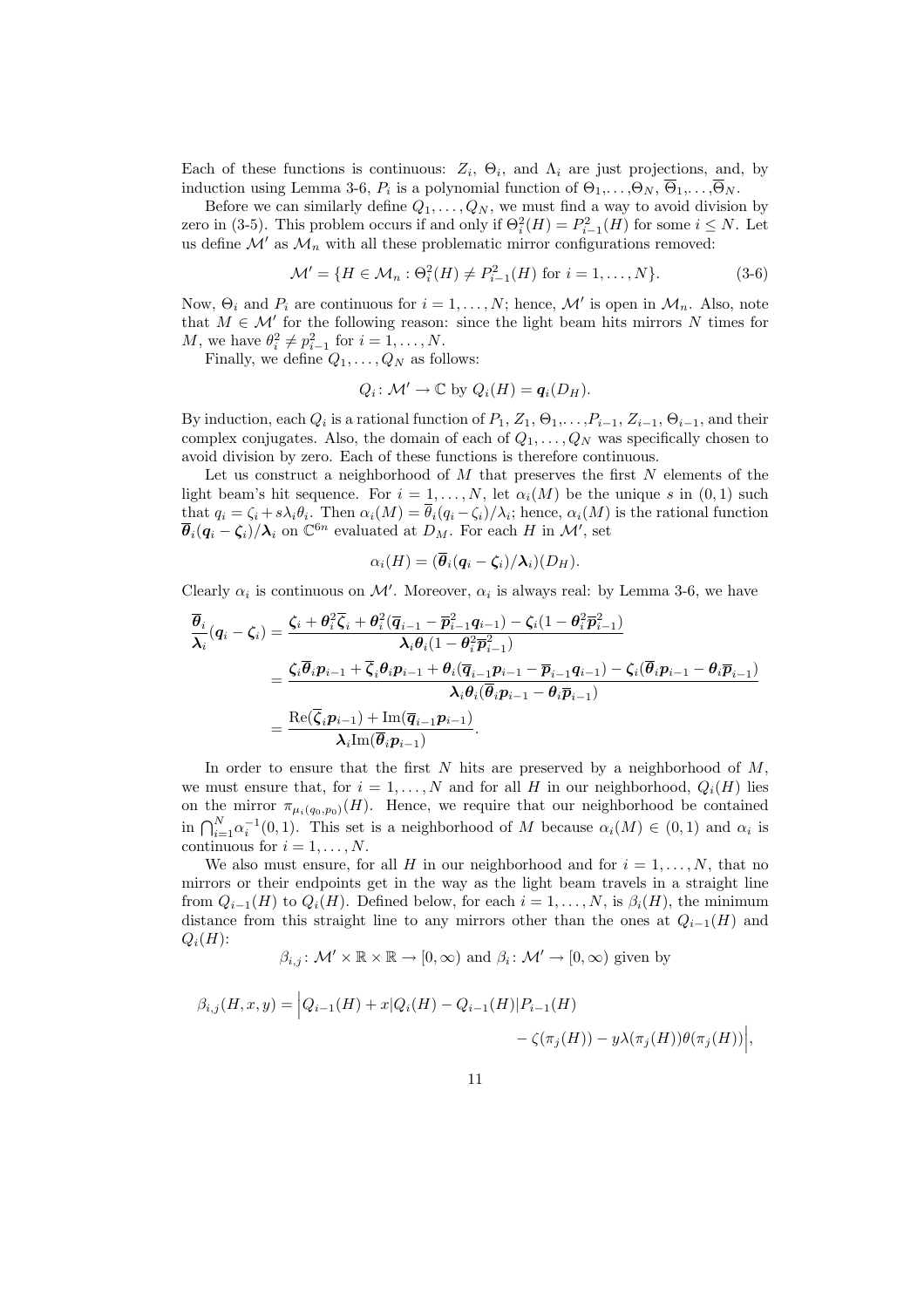$$
\beta_i(H) = \inf \bigcup_j \beta_{i,j}(\{H\} \times (0,1) \times (0,1))
$$

where the union is taken over all j in  $\{1,\ldots,n\} - \{\mu_{i-1}(q_0,p_0),\mu_i(q_0,p_0)\}\.$  We require that, for  $i = 1, ..., N$  and for all H in our neighborhood, we have  $\beta_i(H) \neq 0$ ; hence, we equire that our neighborhood be contained in  $\bigcap_{i=1}^{N} \beta_i^{-1}(0,\infty)$ . By hypothesis, we have  $\beta_i(M) > 0$ ; hence,  $\bigcap_{i=1}^{N} \beta_i^{-1}(0,\infty)$  is a neighborhood of M, provided  $\beta_i$  is continuous for  $i = 1, \ldots, N$ .

Let us show each  $\beta_i$  is indeed continuous. Let H be an arbitrary element of  $\mathcal{M}'$ . Because  $\beta_i(H)$  is the infimum of a finite union of sets, it is also the minimum of the infimums of these sets. Since the minimum of finitely many continuous functions is also continuous, we only need to prove that

$$
\inf \beta_{i,j} (\{H\} \times (0,1) \times (0,1))
$$
\n(3-7)

is continuous with respect to H for  $j = 1, \ldots, n$ , except  $\mu_{i-1}(q_0, p_0)$  and  $\mu_i(q_0, p_0)$ .

About every H in  $\mathcal{M}'$ , there is a neighborhood  $\mathcal{U}$  and a compact set C such that  $H \in \mathcal{U} \subseteq \mathcal{C} \subseteq \mathcal{M}'$ . Since  $\beta_{i,j}$  is clearly continuous on  $\mathcal{M}' \times \mathbb{R} \times \mathbb{R}$ , it is uniformly continuous on the compact subset  $\mathcal{C} \times [0,1] \times [0,1]$ . For every  $\langle x, y \rangle$  in  $(0,1) \times (0,1)$ , let  $\beta_{i,j,x,y}$  be the map from M' to  $[0,\infty)$  given by restricting  $\beta_{i,j}$  to  $\mathcal{M}' \times \{x\} \times \{y\}$ . Denote this family of maps by  $\mathcal{B}_{i,j}$ . The uniform continuity of  $\beta_{i,j}$  on  $\mathcal{U} \times (0,1) \times (0,1)$  implies equicontinuity of  $\mathcal{B}_{i,j}$  on U. Hence, the infimum of  $\mathcal{B}_{i,j}$  is continuous on U. Since H is an arbitrary element of  $\mathcal{M}'$ , this infimum is continuous on all of  $\mathcal{M}'$ . But this infimum

is exactly the expression in (3-7).<br>Given this continuity,  $\bigcap_{i=1}^{N} (\alpha_i^{-1}(0,1) \cap \beta_i^{-1}(0,\infty))$  is a neighborhood of M that preserves the the first  $N$  elements of the hit sequence of the light beam, proving the second half of the theorem.

Suppose the light beam escapes for  $M$ . Since the light beam escapes after hitting mirrors  $N$  times, the set of subsequenct positions attained by the light beam is a ray that does not intersect the closure of any mirror. For a sufficiently small neighborhood  $V$  of M, we may choose a positive real R such that, for any H in V, an open disk in C of radius R contains all the closures of mirrors of H. Given  $H \in \mathcal{M}'$ , let  $\gamma(H)$ be the minimum distance from all mirrors, except the mirror  $\pi_{\mu_N(q_0,p_0)}(H)$ , to the ray extended from  $Q_N(H)$  in the direction  $P_N(H)$  for length 2R:

$$
\gamma_i \colon \mathcal{M}' \times \mathbb{R} \times \mathbb{R} \to [0, \infty) \text{ and } \gamma \colon \mathcal{M}' \to [0, \infty) \text{ given by}
$$

$$
\gamma_i(H, x, y) = |Q_N(H) + xP_N(H) - \zeta(\pi_i(H)) - y\lambda(\pi_i(H))\theta(\pi_i(H))|,
$$

$$
\gamma(H) = \inf \bigcup_i \gamma_i(\{H\} \times (0, 2R) \times (0, 1)),
$$

where the union is taken over all i in  $\{1, \ldots, n\} - \{\mu_N(q_0, p_0)\}\)$ . We require that all H in our neighborhood satisfy  $\gamma(H) \neq 0$ ; hence, we require that our neighborhood be contained in  $\gamma^{-1}(0,\infty)$ . By hypothesis,  $\gamma(M) > 0$ ; hence,  $\gamma^{-1}(0,\infty)$  is a neighborhood of M if  $\gamma$  is continuous. Indeed  $\gamma$  is continuous; the proof is the same as the proof of continuity of each of  $\beta_1, \ldots, \beta_N$ .

Therefore,

$$
\bigcap_{1 \leq i \leq N} \left( \alpha_i^{-1}(0,1) \cap \beta_i^{-1}(0,\infty) \cap \gamma^{-1}(0,\infty) \cap \mathcal{V} \right)
$$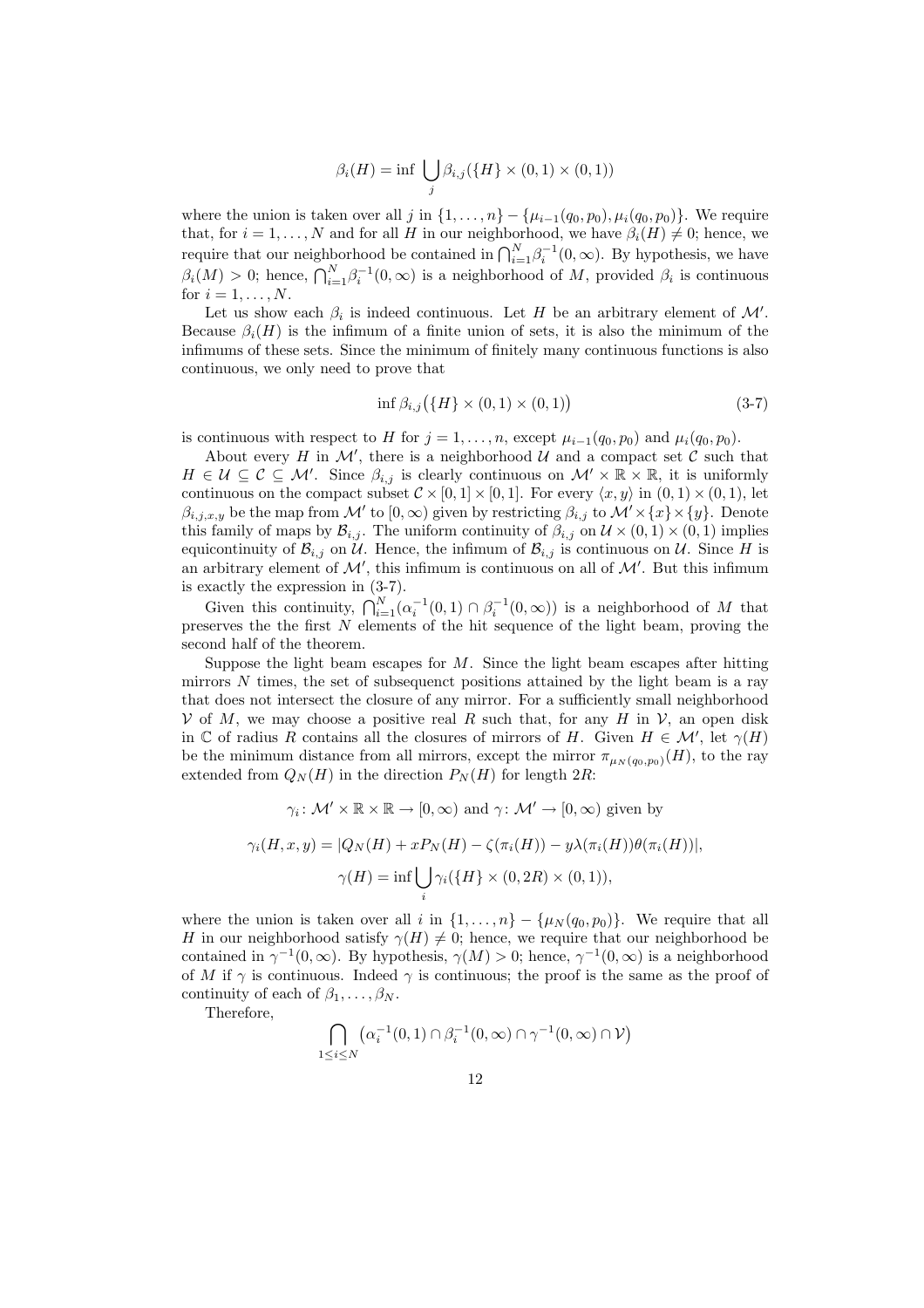is a neighborhood of  $M$  such that, for each of its elements, the light beam hits the same sequence of mirrors as it does for M and then escapes.  $\Box$ 

Corollary 3-8. Consider the set of legal configurations of n mirrors that allow at least one light beam emitted from a given initial position to escape. This set is open.

*Proof:* Given the initial position, for each initial direction v in  $S^1$ , let  $\mathcal{U}_v$  be the set of legal configurations of  $n$  mirrors that allow the light beam with the given initial position degal comigurations of *n* infriors that allow the light beam with the given initial position<br>and initial direction v to escape. Then  $U_v$  is open for all v in  $S^1$ ; hence,  $\bigcup_{v\in S^1} U_v$  is open.  $\Box$ 

Theorem 3-7 asserts that each finite initial segment of a light beam's hit sequence is invariant under sufficiently small changes in the mirror configuration, and that the property of escaping is also so invariant. This assertion implies the same invariances with respect to sufficiently small changes in a light beam's initial state. The implication is through the relation between changing the initial of a light-beam state and changing the mirror configuration. Changing the initial direction is the same as rotating the mirror configuration; changing the initial position is the same as translating the mirror configuration.

**Theorem 3-9.** Let N be a nonnegative integer and let  $\langle q_0, p_0 \rangle$  be an initial lightbeam state. Suppose that  $q_0$  is not on any mirror or mirror endpoint, and that the light beam with initial state  $\langle q_0, p_0 \rangle$  hits mirrors at least N times before escaping of being absorbed. Then there is a neighborhood U of  $\langle q_0, p_0 \rangle$  in  $\mathbb{C} \times S^1$  such that, for every  $\langle q'_0, p'_0 \rangle$  in U, the light beams with initial states  $\langle q_0, p_0 \rangle$  and  $\langle q'_0, p'_0 \rangle$  agree on the first N elements of their hit sequences. Also, let W denote the set of all light-beam states  $\langle q'_0, p'_0 \rangle$  such that  $\langle q'_0, p'_0 \rangle$  is not on the closure of a mirror, and the light beam with initial state  $\langle q'_0, p'_0 \rangle$  escapes after hitting mirrors exactly N times. Then W is open.

*Proof:* Define a continuous map f from  $\mathbb{C} \times S^1$  to  $\mathcal{M}_1^n$  by the following equations, in which  $i = 1, ..., n$  and  $x \in \mathbb{C}$  and  $u \in S^1$  are arbitrary:

$$
\zeta(\pi_i(f(x, u))) = (\zeta(M_i) + q_0 - x)p_0\overline{u},
$$
  
\n
$$
\lambda(\pi_i(f(x, u))) = \lambda(M_i),
$$
  
\n
$$
\theta(\pi_i(f(x, u))) = \theta(M_i)p_0\overline{u}.
$$

Then, from elementary geometry, the light beam with initial state  $\langle q'_0, p'_0 \rangle$  has the same hit sequence for mirror configuration  $f(q'_0, p'_0)$  as the light beam with initial state  $\langle q_0, p_0 \rangle$ has for mirror configuration M. Moreover,  $f(q'_0, p'_0)$  is contained in the space of legal mirror configurations  $\mathcal{M}_n$ , for f preserves  $\delta$ . Therefore, the light beams with initial states  $\langle q_0, p_0 \rangle$  and  $\langle q'_0, p'_0 \rangle$  agree on the first N elements of their hit sequences if and only if the hit sequence of light beam with initial state  $\langle q_0, p_0 \rangle$  has the same initial segment of length N for M as it does for  $f(q'_0, p'_0)$ .

Let U be a neighborhood of M such that  $\mathcal{U} \subseteq \mathcal{M}_n$ , and, for every element H in U, the first N elements of the hit sequence of the light beam with initial state  $\langle q_0, p_0 \rangle$ is the same for M and H. Set  $U = f^{-1}(\mathcal{U})$ . Then U has the properties stated in the theorem. The proof of the second half of the theorem is analogous.  $\Box$ 

There is an analogue to Theorem 3-9 for light beams with initial states lying on a mirror. When we only consider light-beam positions that lie on a particular mirror, let us use the word "offset." Given  $1 \leq i \leq n$  and  $x \in (0, \lambda(M_i))$ , if we are only considering light-beam states lying on the mirror  $M_i$ , then x is the *offset* corresponding to the position  $\zeta(M_i) + x\theta(M_i)$ .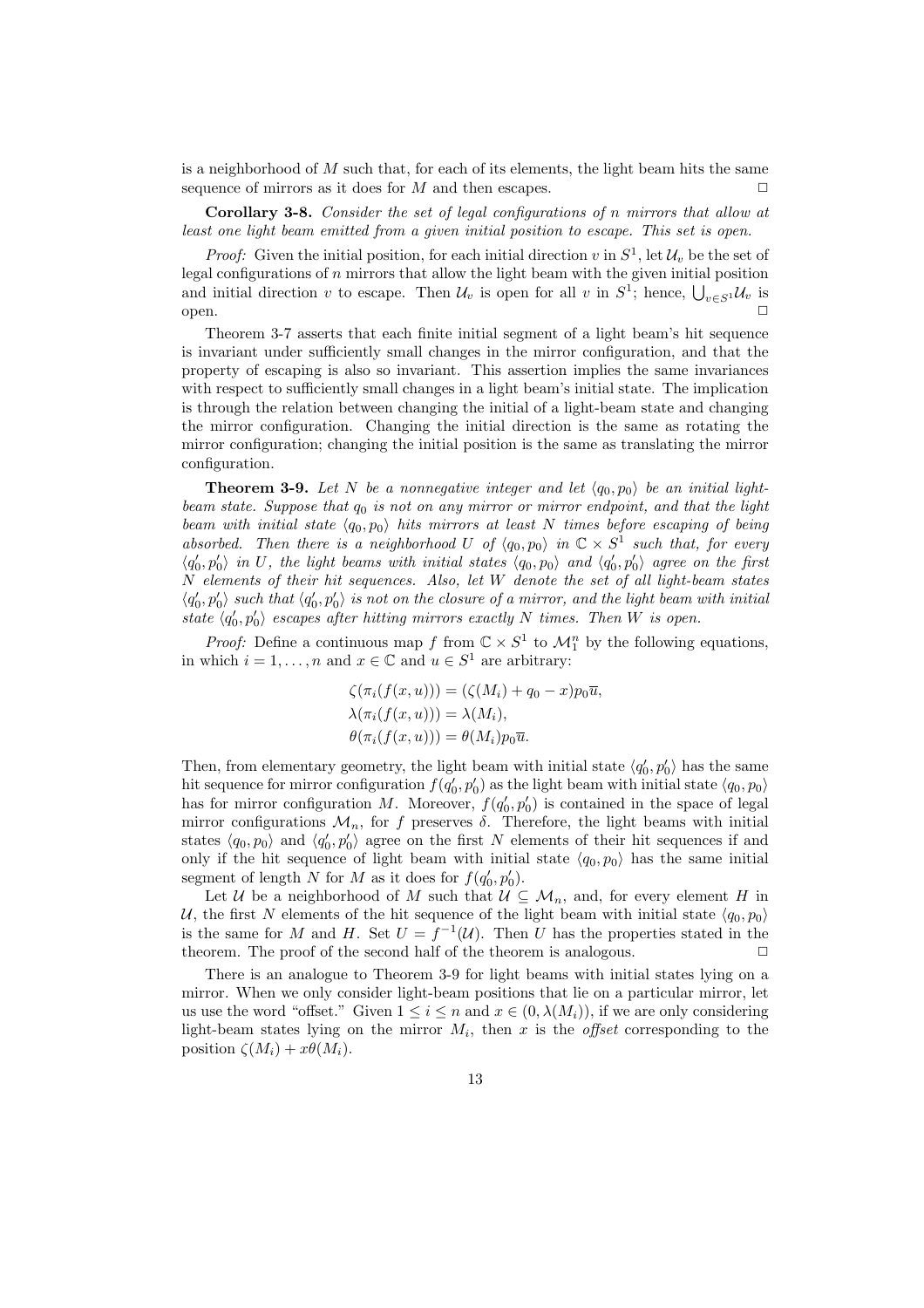**Corollary 3-10.** Let N and i be nonnegative integers such that  $1 \leq i \leq n$ . Let  $p_0$  be in  $S^1$  and  $x_0$  be in  $(0, \lambda(M_i))$ . Suppose that the light beam with initial state  $\langle \zeta(M_i) + x_0 \theta(M_i), p_0 \rangle$  hits mirrors at least N times before being absorbed or escaping. Then there is a neighborhood U of  $\langle x_0, p_0 \rangle$  in  $(0, \lambda(M_i)) \times S^1$ , such that, for every  $\langle x'_0, p'_0 \rangle$ in U, the light beams with initial states  $\langle \zeta(M_i)+x_0'\theta(M_i), p_0'\rangle$  and  $\langle \zeta(M_i)+x_0\theta(M_i), p_0\rangle$ agree on the first N elements of their hit sequences. Also, let W denote the set of offsets and directions  $\langle x'_0, p'_0 \rangle$  in  $(0, \lambda(M_i)) \times S^1$  for which the light beam with initial state  $\langle \zeta(M_i) + x'_0 \theta(M_i), p'_0 \rangle$  escapes after hitting mirrors exactly N times. Then W is open.

Proof: We prove the first assertion of the corollary; the proof of the second is analogous. Let  $f(x) = \zeta(M_i) + x\theta(M_i)$  for all real x. Then, from the definition of  $\delta(M)$ , it follows that, for all  $\langle x'_0, p'_0 \rangle$  in  $(0, \lambda(M_i)) \times S^1$ , the light beams with initial states  $\langle f(x_0), p_0'\rangle$  and  $\langle f(x_0') + p_0' \delta(M)/2, p_0'\rangle$  have the same hit sequence, except when  $p_0'$  is parallel to the mirror  $M_i$ . Let V be a neighborhood of  $\langle f(x_0) + p_0 \delta(M)/2, p_0 \rangle$  in  $\mathbb{C} \times S^1$ such that the first  $N$  elements of the hit sequence of any light beam with initial state in  $V$  agrees with the first  $N$  elements of the hit sequence of the light beam with initial state  $\langle f(x_0) + p_0 \delta(M)/2, p_0 \rangle$ . Since  $N = 0$  if  $p_0 = \pm \theta(M_i)$ , we may assume V does not contain the closed set  $\mathbb{C} \times {\{\pm \theta(M_i)\}}$ . Let  $h(x, u) = \langle f(x) + u\delta(M)/2, u \rangle$  for all  $\langle x, u \rangle$ in  $\mathbb{R} \times S^1$ . Then h is a continuous map of  $\mathbb{R} \times S^1$  into  $\mathbb{C} \times S^1$ . Therefore, take U to be  $(0, \lambda(M_i)) \times S^1) \cap h^{-1}$  $(V)$ .

4. Rational Mirror Configurations. Let  $\mathcal{Q}_n$  denote the set of all representations of rational mirror configurations in  $\mathcal{M}_n$ , recalling that a mirror configuration is rational if and only if all angles made by lines parallel to mirrors are rational multiplies of  $\pi$ . Note that  $\mathcal{Q}_n$  is a dense subset of  $\mathcal{M}_n$ , for  $\mathcal{M}_n \cap (\mathbb{C} \times (0, \infty) \times e^{\pi i \mathbb{Q}})^n$  is obviously a dense subset of  $\mathcal{M}_n$ , and is contained in  $\mathcal{Q}_n$ . Given an initial light-beam position, denote by  $\mathcal E$  the set of all legal mirror configurations that allow at least one beam with that initial position to escape. Suppose we prove that, for every mirror configuration in  $\mathcal{Q}_n$ , at least one light beam with the given initial position escapes. Then  $\mathcal{Q}_n \subseteq \mathcal{E}$ , whence  $\mathcal{E}$  is dense.

Assuming this density, we can also say something about the measure of  $\mathcal{E}$ . From Assuming this density, we can also say something about the measure of  $\varepsilon$ . From<br>the Lebesgue measure on  $(\mathbb{R}^2 \times (0, \infty) \times (0, 2\pi))^n$ , construct a measure on  $\mathcal{M}_n$  in the obvious way. Then, since  $\vec{E}$  is open, by Corollary 3-8, E has positive measure. Furthermore, since  $E$  is both dense and open, its intersection with any nonempty open subset of  $\mathcal{M}_n$  is open and nonempty; hence, this intersection also has positive measure. For any bounded open subset F of  $\mathcal{M}_n$ , we can normalize our measure on  $\mathcal{M}_n$  to get a probability space on F. The measure of  $E \cap F$  in nonzero in this space. We have just proved the following theorem.

Theorem 4-1. Suppose that, for a given initial position, all rational legal mirror configurations let at least one light beam with that initial position escape. Then a mirror configuration randomly chosen from a bounded open subset of  $\mathcal{M}_n$  has a nonzero probability of letting a light beam with that initial position escape.

Note that there is a sense in which the boundedness requirement in Theorem 4-1 is superfluous. For any given mirror configuration, we may perform a scale change without changing whether any light beam escapes, allowing us to assume that the mirrors are all contained in the unit disk centered about the origin. This assumption implies that all mirror configurations lie within a bounded subset of  $\mathcal{M}_1^n$ .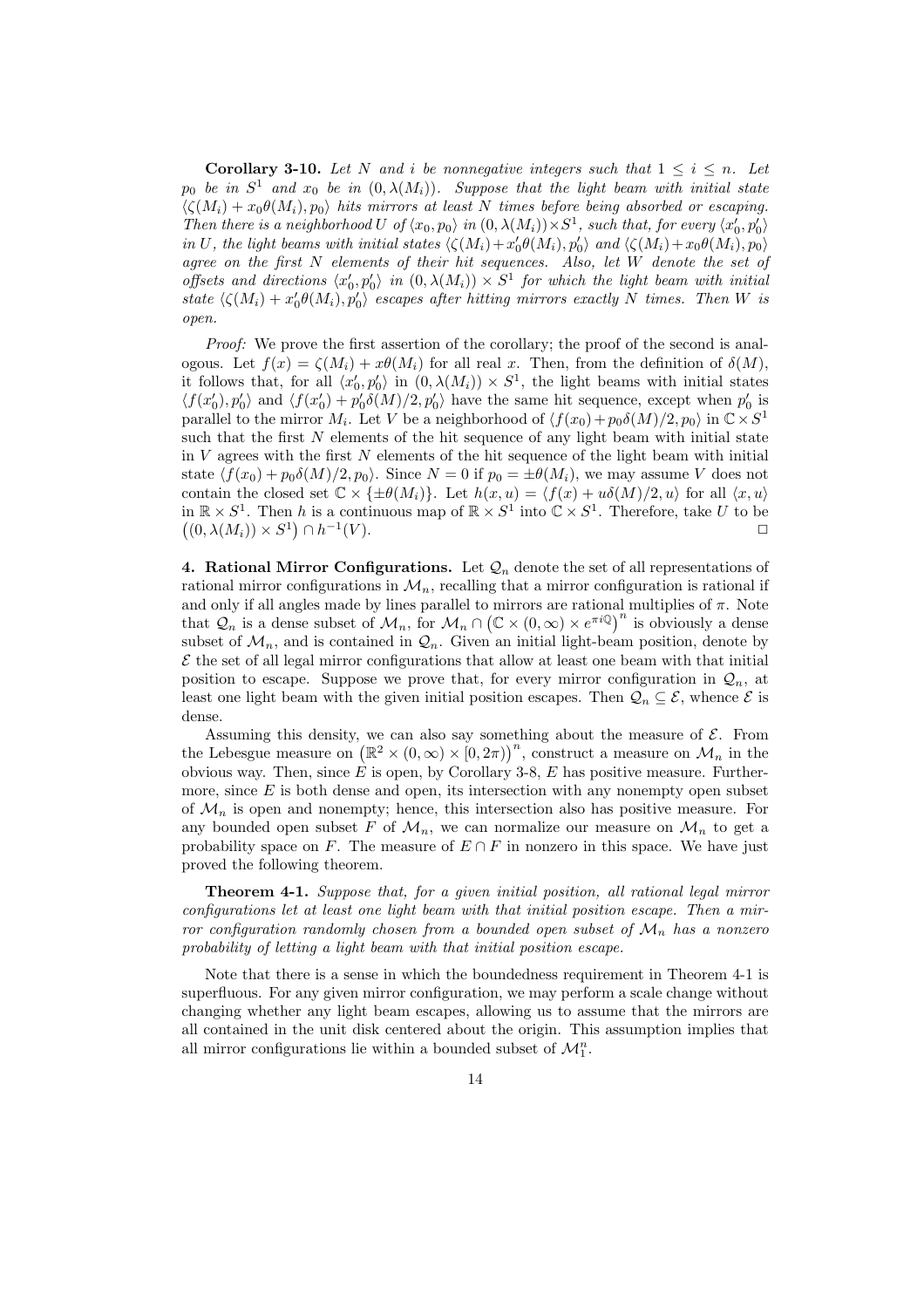Our task for the rest of this paper is to prove the hypothesis of Theorem 4-1. Towards that end, we henceforth assume that  $M$  is a rational mirror configuration. Limiting ourselves to the rational case is immensely profitable primarily because, as shown in the next theorem, rational mirror configurations only allow a light beam to attain finitely many directions. This finiteness places many restrictions on light-beam dynamics.

**Theorem 4-2.** There is a positive integer  $N_p$  and a map  $\Gamma: S^1 \to \mathcal{P}(S^1)$  such that, for every direction  $p_0$ , the following conditions hold:

- 1.  $p(q_0, p_0, [0, \infty)) \subseteq \Gamma(p_0)$  for all  $q_0 \in \mathbb{C}$ ,
- 2.  $\Gamma(v) = \Gamma(p_0)$  for all  $v \in \Gamma(p_0)$ , and
- 3.  $|\Gamma(p_0)| \leq N_p$ .

*Proof:* Since M is rational, for each  $j = 1, ..., n$ , we have  $\theta(M_j)\overline{\theta(M_1)} = e^{\pi i r_j}$  for some rational number  $r_j$ . For each  $r_j$ , choose an integer  $a_j$  and a positive integer  $b_j$ such that  $r_i = a_i/b_i$ . Let b be the least common multiple of  $b_1, \ldots, b_n$ . Because of how we defined b, for every j, there is an integer  $c_j$  such that  $a_j/b_j = c_j/b$ . Let  $p_0 \in S^1$ . Define the set  $\Gamma(p_0)$  by

$$
\Gamma(p_0) = \left\{ e^{2\pi i j/b} \theta(M_1)^2 \overline{p}_0 : 0 \le j \le b - 1 \right\} \cup \left\{ e^{2\pi i j/b} p_0 : 0 \le j \le b - 1 \right\}.
$$
 (4-1)

Clearly  $\Gamma(p_0)$  contains at most 2b elements. Moreover, if  $v \in \Gamma(p_0)$ , then  $\Gamma(v) = \Gamma(p_0)$ . All that remains is to show that a light beam with initial direction  $p_0$  only attains directions in  $\Gamma(p_0)$ . Since  $p_0 \in \Gamma(p_0)$ , we only need to show that any light beam, with a direction currently in  $\Gamma(p_0)$ , does not attain a direction outside of  $\Gamma(p_0)$  after being reflected off of a mirror.

A light beam that hits a mirror with direction  $v$  leaves that mirror with direction  $\theta(M_j)^2\overline{v}$  provided j is the index of the mirror hit. Hence, we only need to show that  $\theta(M_j)^2\overline{v} \in \Gamma(p_0)$  for  $j=1,\ldots,n$  and for all  $v \in \Gamma(p_0)$ . Therefore, choose an arbitrary k from  $\{0, ..., b-1\}$ . If  $v = e^{2\pi i k/b} p_0$ , then

$$
\theta(M_j)^2 \overline{v} = e^{2\pi i (c_j - k)/b} \theta(M_1)^2 \overline{p}_0 \in \Gamma(p_0).
$$

Likewise, if  $v = e^{2\pi i k/b} \theta(M_1)^2 \overline{p}_0$ , then

$$
\theta(M_j)^2 \overline{v} = e^{2\pi i (c_j - k)/b} p_0 \in \Gamma(p_0).
$$

For a more precise analysis of light-beam dynamics, we augment our concept of light-beam state with parity. Define the set of *parities* to be  $\{\pm 1\}$ . Take even integers to have parity 1 and odd integers to have parity  $-1$ . The *initial parity* of a light beam is arbitrary. The parity of a light beam, at a given time, is the product of its initial parity and the parity of the number of times the light beam has hit mirrors.

We denote light-beam parity by  $\xi$  with the symbolic definition given below in the case where the initial parity is denoted by  $\xi_0$ :

$$
\xi: \mathbb{C} \times S^1 \times [0, \infty) \times \{\pm 1\} \to \{\pm 1\}
$$
  

$$
\xi(q_0, p_0, t, \xi_0) = \xi_0 (-1)^{\max\{i: \tau_i(q_0, p_0) \le t\}}.
$$

Set  $\langle q, p \rangle (q_0, p_0, t, \xi_0) = \langle q, p \rangle (q_0, p_0, t)$ . We call the ordered triple  $\langle q, p, \xi \rangle (q_0, p_0, t, \xi_0)$ the *augmented state* of a light beam at time  $t$  provided that the light beam's initial augmented state is  $\langle q_0, p_0, \xi_0 \rangle$ .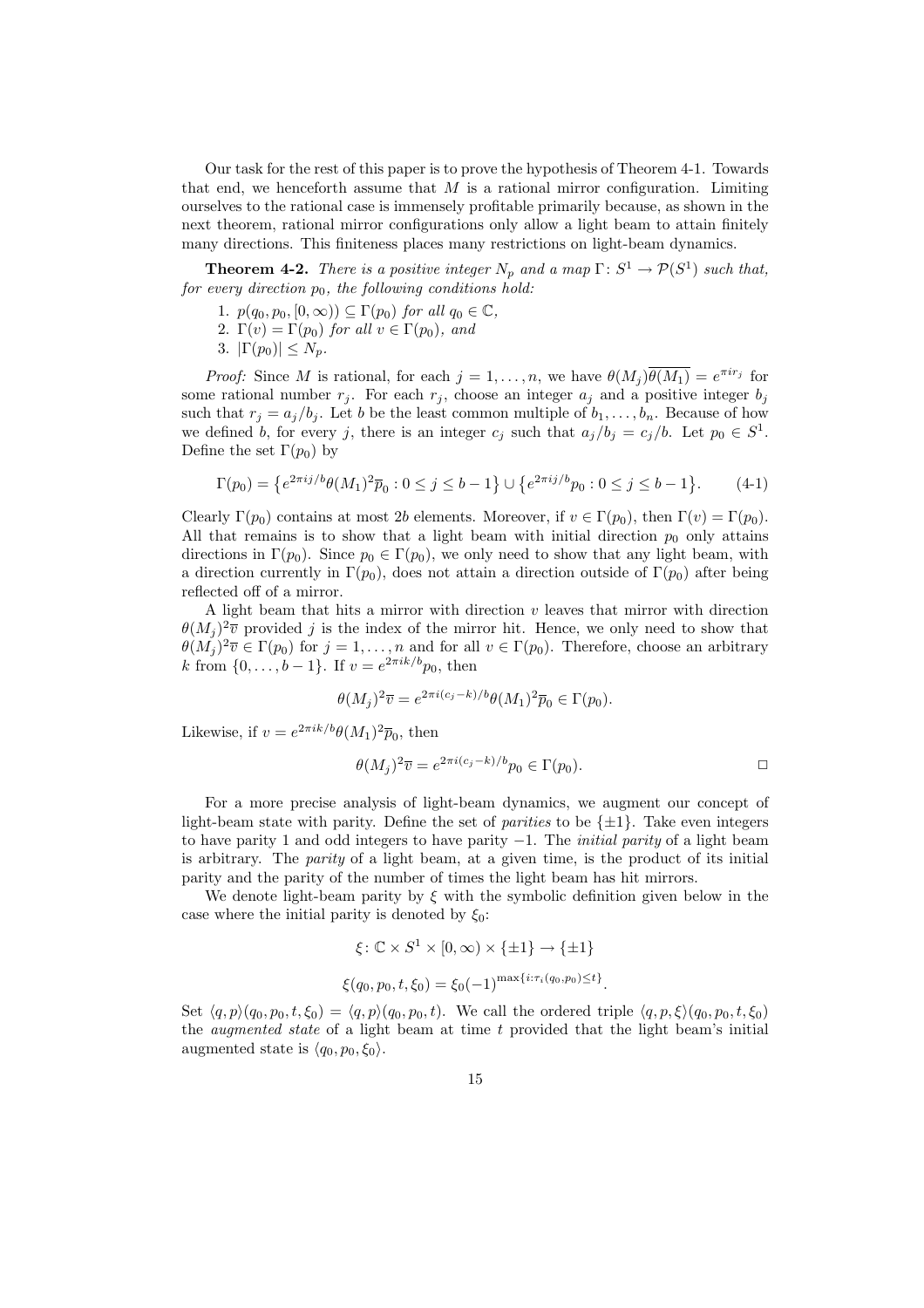Given the definition of augmented state, we can augment our results on time-reversed determinism. Suppose that  $\langle q_0, p_0, \xi_0 \rangle$  is an augmented light-beam state, t is a nonnegative real, and the light beam with initial state  $\langle q_0, p_0 \rangle$  is not absorbed at or prior to time t. Set

$$
\langle q'_0, p'_0, \xi'_0 \rangle = \langle q, p, \xi \rangle (q_0, p_0, t, \xi_0).
$$

If  $s \in [0, t] - \{\tau_i(q_0, p_0) : i \geq 1\}$  and  $q'_0$  is not on a mirror or mirror endpoint, then

$$
\langle q, p, \xi \rangle (q_0, p_0, s, \xi_0) = \langle q, -p, \xi \rangle (q'_0, -p'_0, t - s, \xi'_0). \tag{4-2}
$$

To prove (4-2), simply count reflections.

Since there are only finitely many mirrors and parities, we have the following corollary to Theorem 4-2.

**Corollary 4-3.** For every trapped light beam, there is a mirror  $M_i$ , a direction v, and a parity  $\eta$  such that the light beam hits the mirror  $M_i$ , with exiting direction v and exiting parity η, infinitely many times.

Recalling the abbreviations (3-3) and (3-4), for all  $i \geq 0$ , let  $x_i$  be the unique real satisfying  $q_i = \zeta_i + x_i \theta_i$ . Then  $x_i = \overline{\theta}_i (q_i - \zeta_i)$ . Also, assuming that  $\xi_0$  has been defined, let  $\xi_i = (-1)^i \xi_0$ . From Lemma 3-6 and some algebra we omit, it follows that

$$
x_{i+1} = -x_i \frac{\text{Im}(\overline{p}_i \theta_i)}{\text{Im}(\overline{p}_{i+1} \theta_{i+1})} + \frac{\text{Im}(\overline{p}_i(\zeta_{i+1} - \zeta_i))}{\text{Im}(\overline{p}_{i+1} \theta_{i+1})}.
$$
(4-3)

**Proposition 4-4.** Let i and j be positive integers satisfying  $i < j$ . If  $\xi_i = \xi_j$ , if  $\theta_i = \theta_j$ , and if  $p_i = p_j$ , then  $x_j$  as a function of  $x_i$  is a translation.

*Proof:* Since  $\xi_i = \xi_j$ , the difference  $j - i$  is even. Therefore, we have

$$
\frac{\partial x_j}{\partial x_i} = \prod_{i \le k < j} \frac{\partial x_{k+1}}{\partial x_k} = (-1)^{j-i} \frac{\operatorname{Im}(\overline{p}_i \theta_i)}{\operatorname{Im}(\overline{p}_j \theta_j)} = 1. \tag{}
$$

Note that Proposition 4-4 is still be true for irrational mirror configurations. This generality allows us to prove Theorem 3-5:

*Proof of Theorem 3-5:* For the duration of this proof, let  $M$  be a possibly irrational legal mirror configuration. Suppose  $\langle q_0, p_0 \rangle$  has a hit sequence with period P. Then  $\zeta_{i+P} = \zeta_i$  and  $\theta_{i+P} = \theta_i$  and  $\lambda_{i+P} = \lambda_i$  for  $i \geq 1$ ; so, we can apply Lemma 3-6 to construct a map f such that  $\langle q_{1+(i+1)P}, p_{1+(i+1)P} \rangle = f(q_{1+iP}, p_{1+iP})$  for  $i \geq 0$ . Moreover, by Theorem 3-1,  $p_{i+P} = p_i$  for  $i \geq 1$ ; hence, by (4-3), f induces a map h such that  $x_{1+(i+1)P} = h(x_{1+iP})$  for  $i \ge 0$ . Clearly  $\xi_{1+2iP} = \xi_1$  for  $i \ge 0$ . Therefore, by Proposition 4-4,  $h \circ h$  is a translation. If this translation is the identity, then the light beam with initial state  $\langle q_0, p_0 \rangle$  has periodic state. If this translation is not the identity, then, for N sufficiently large,  $x_{1+2NP} \notin (0, \lambda_1) = (0, \lambda_{1+2NP})$ , which is absurd.  $\Box$ 

Proposition 4-4 also allows us to use the rationality of M to reduce the problem of understanding the dynamics of single light beam, which has a three-dimensional phase space, to a much simpler one-dimensional dynamical problem. Suppose the light beam with initial state  $\langle q_0, p_0 \rangle$  is trapped. Then it hits some mirror, say the mirror  $M_k$ , infinitely many times. Furthermore, it hits that mirror infinitely many times at the same exiting direction and parity. Therefore, we focus our attention on the sequence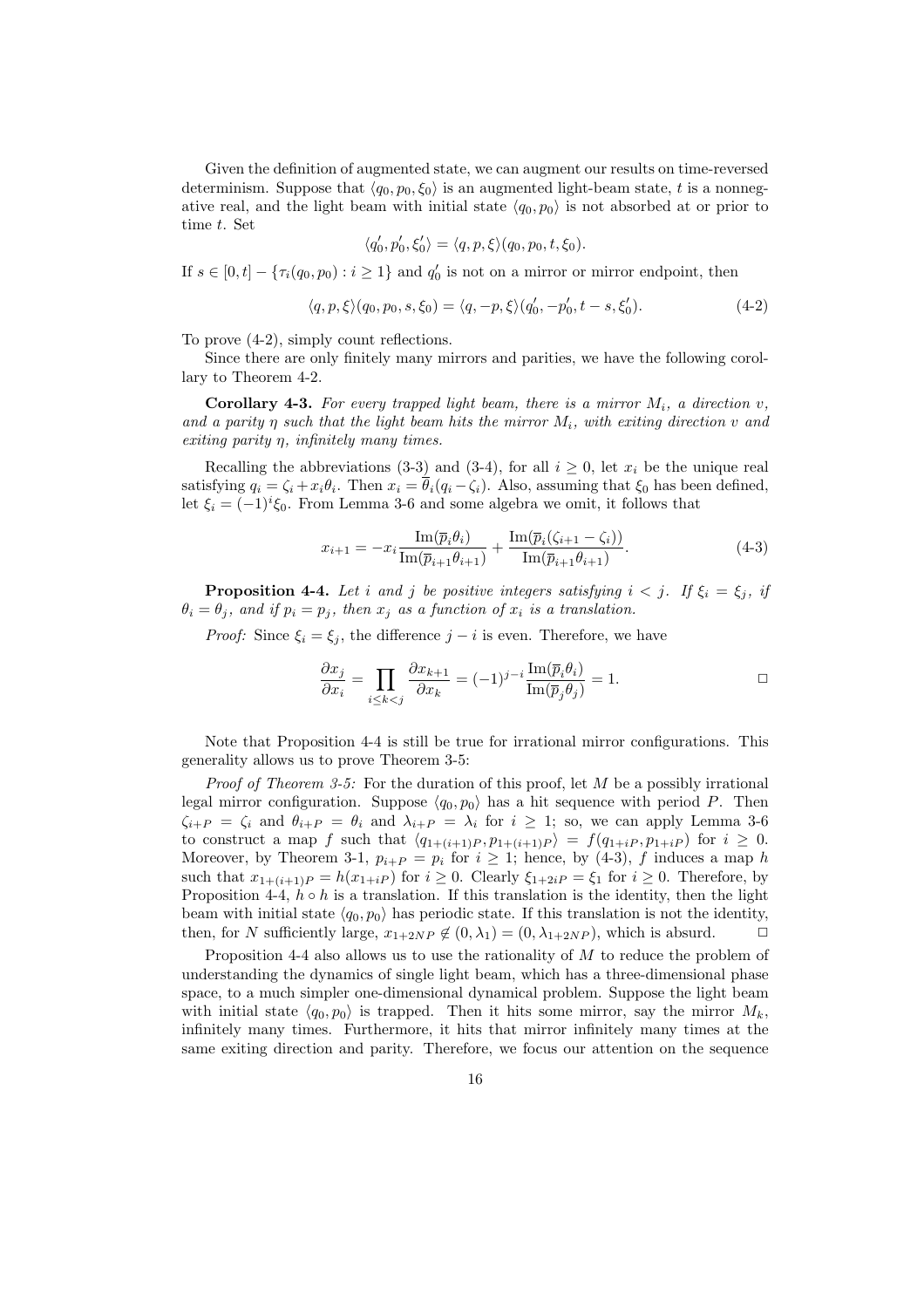of offsets on the mirror  $M_k$  that the trapped light beam hits infinitely many times at some fixed exiting direction and parity. These positions are specified by a subsequence of  $\langle x_i \rangle_{i=0}^{\infty}$ . Proposition 4-4 tells us that a given offset in this subsequence is determined from its predecessor by a translation that depends only on the intervening sequence of mirror hits. Usign this information, we construct a piecewise translation  $T$ , defined on part of  $(0, \lambda(M_k))$ . We prove more than a few lemmas concerning T, all of them means to the end of proving the following powerful theorem.

**Theorem 4-5.** Let  $\langle q_0, u_0 \rangle$  be the initial state of a trapped light beam. Then some element of  $\Gamma(u_0)$  is degenerate or not aperiodic.

Before we can construct  $T$ , we need some preliminary results. Consider the fate the light beam with initial augmented state  $\langle \zeta(M_k) + x\theta(M_k), p_0, \xi_0 \rangle$  where  $x \in (0, \lambda(M_k)).$ In the next lemma, we show that, for all but finitely many values of  $x$ , the light beam does not hit a mirror endpoint without first hitting the mirror  $M_k$  with exiting direction and parity  $\langle p_0, \xi_0 \rangle$ .

First, we need some more terminology. For all x in  $(0, \lambda(M_k))$ , we say that x returns to  $\langle M_k, p_0, \xi_0 \rangle$  if, at some positive time t, there exists a y in  $(0, \lambda(M_k))$  such that we have

$$
\langle q, p, \xi \rangle (\zeta(M_k) + x\theta(M_k), p_0, t, \xi_0) = \langle \zeta(M_k) + y\theta(M_k), p_0, \xi_0 \rangle.
$$

We also abbreviate "returns to  $\langle M_k, p_0, \xi_0 \rangle$ " with just "returns" when doing so causes no ambiguity. Finally, we say that  $x$  escapes, hits a mirror, hits a mirror endpoint, is trapped, etc., if the light beam with initial state  $\langle \zeta(M_k) + x\theta(M_k), p_0 \rangle$  escapes, hits a mirror, hits a mirror endpoint, is trapped, etc.

**Lemma 4-6.** Only finitely many offsets in  $(0, \lambda(M_k))$  hit a mirror endpoint without first returning.

*Proof:* Let z be a mirror endpoint position, v be a direction, and  $\eta$  be a parity. If the light beam with initial augmented state  $\langle z - v\delta(M)/2, -v, \eta \rangle$  hits mirror  $M_k$  with incoming direction and parity  $\langle -p_0, \xi_0 \rangle$ , then let w be the first point on mirror  $M_k$  so hit. Therefore, if  $-v$  does not point from z into the mirror of the endpoint z, then (4-2) implies that w is the only offset on the mirror  $M_k$  where the light beam with initial augmented state  $\langle w, p_0, \xi_0 \rangle$  hits z with incoming direction and parity  $\langle v, \eta \rangle$  without first returning. Moreover, if w exists, then  $v \in \Gamma(p_0)$ .

On the other hand, if  $-v$  points from z into the mirror of the endpoint z, then it is impossible to hit  $z$  with incoming direction  $v$ . Therefore, since there are finitely many mirror endpoints, finitely many directions in  $\Gamma(p_0)$ , and finitely many parities, there are only finitely many offsets in  $(0, \lambda(M_k))$  that hit a mirror endpoint without first returning.  $\Box$ 

Set  $m-1$  equal to the number of offsets in  $(0, \lambda(M_k))$  that hit a mirror endpoint without first returning. Label these offsets  $\alpha_1, \ldots, \alpha_{m-1}$  such that  $\alpha_{i-1} < \alpha_i$  for  $i = 1, \ldots, m - 1$ . Also, set  $\alpha_0 = 0$  and  $\alpha_m = \lambda(M_k)$ . Then, for  $i = 1, \ldots, m$ , define  $I_i$ as  $(\alpha_{i-1}, \alpha_i)$ . Therefore, all the elements in a given interval  $I_i$  either return or never hit a mirror endpoint. We say that  $I_i$  is a returning interval if an element of  $I_i$  returns at least once.

Starting with the next lemma, let us use the term "hit sequence" in several new ways, using context to disambiguate its meaning. First, given an offset  $x$  on the mirror  $M_k$ , let the hit sequence of x denote the hit sequence of the light beam with initial state  $\langle \zeta(M_k) + x\theta(M_k), p_0 \rangle$ . Second, call the sequence of mirrors indices by which an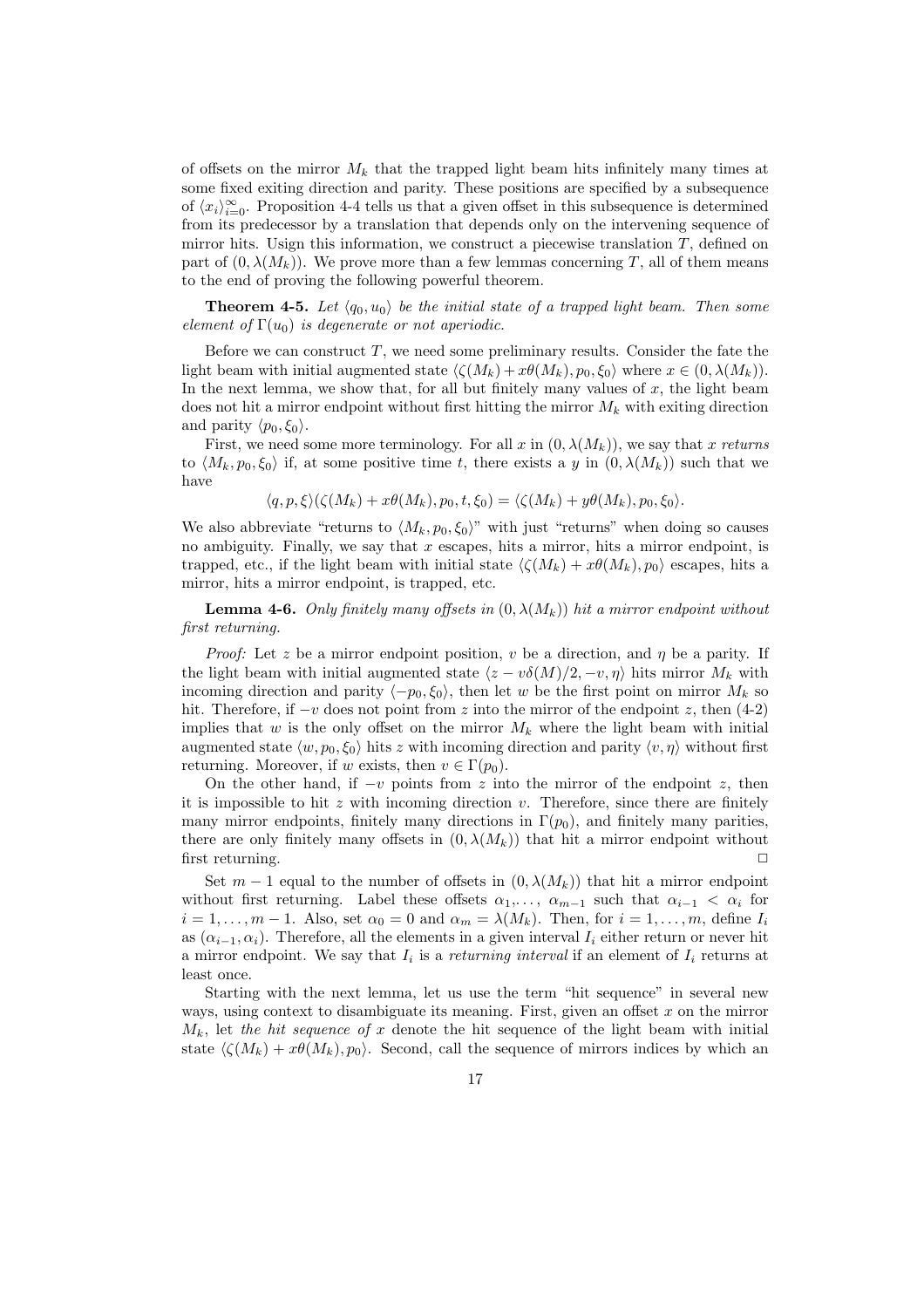offset returns the hit sequence by which it returns. Also, we say that two hit sequences disagree if, for some  $k > 0$ , their kth elements are distinct and nonzero, recalling that a zero in a hit sequence indicates escape or hitting a mirror endpoint. Conversely, we say that two sequences of elements of  $\{0, \ldots, n\}$  agree if the nonzero part of one of the sequences contains the nonzero part of the other.

**Lemma 4-7.** If  $1 \leq i \leq m$  and  $I_i$  is a returning interval, then all elements of  $I_i$ return at least once, making their first return by the same hit sequence.

*Proof:* Suppose  $I_i$  contained an offset x that returned at least once, with its first return occurring after  $N$  mirror hits. Then, by Corollary 3-10,  $x$  is contained in an open interval  $J$  of offsets that return at least once by the same hit sequence that  $x$  first returns. Choose the largest such J. Then J does not contain  $\alpha_{i-1}$  or  $\alpha_i$ ; hence, J is contained in  $I_i$ .

Consider a boundary point  $y$  of  $J$ . The hit sequence of  $y$ , within the first  $N$  hits, either terminates or disagrees with the hit sequence of  $x$ . By Corollary 3-10, a disagreement or a termination due to escape implies that  $y$  is contained in an open set disjoint from  $J$ . Hence, the hit sequence of  $y$  must terminate due to hitting a mirror endpoint. Hence, y is a boundary point of  $I_i$ . Therefore,  $J = I_i$ . The contract of  $\Box$ 

Define the operator  $T$  as the map from the union of the returning intervals into  $(0, \lambda(M_k))$  with returning offsets mapped to the offsets at which they first return. Let us state some basic properties of  $T$ . From time-reversed determinism, it immediately follows that  $T$  is injective. Also, since offsets in a returning interval all return by the same finite hit sequence, Proposition 4-4 applies. Hence, the whole interval, when it first returns, is translated by the same amount. Therefore, T is a translation when restricted to any one of the returning intervals; hence, the range of T is also a finite union of open intervals. Therefore, if A is a subset of  $(0, \lambda(M_k))$ , then TA and  $T^{-1}A$  are finite unions of open intervals if A is. It follows by induction that  $T^{-i}$ dom $(T)$  and  $T^{i}$ ran $(T)$  are finite unions of open intervals for all nonnegative integers *i*. Furthermore,  $T^{i+1}$  is a translation when restricted to any open interval contained in  $T^{-i}$ dom $(T)$ . Likewise,  $T^{-i-1}$  is a translation when restricted to any open interval contained in  $T^i$ ran(T).

Since  $T$  is a piecewise translation on a one-dimensional space, it is much easier to investigate iterating T than to directly investigate repeated reflections of light beams. We digress to point out that this approach is also profitable in the problem of polygonal billiards, which is equivalent to our problem, save that the table edges (mirrors) touch to form a closed polygon. Boldrighini *et al.*[2, p. 539] use the constraint of rationality to prove ergodicity results about T, and translate them into ergodicity results about the billiard dynamics. They actually prove a result similar to Theorem 4-5: a billiard, provided it is initially inside a rational polygon and has a nondegenerate initial direction, attains a set of positions that is dense in the interior of the polygon. Unfortunately, the similarities end here. We cannot apply ergodic thoery to our problem because  $T$  is only a partial function on  $(0, \lambda(M_k))$ . Fortunately, we can still prove plenty about T using elementary methods.

**Proposition 4-8.** For all  $i \geq 1$ , the boundary points of dom( $T<sup>i</sup>$ ) must eventually hit endpoints.

*Proof:* If an offset x returns i times, then it is in  $dom(T<sup>i</sup>)$ , which does not contain any of its boundary points. If x escapes before returning i times, then, for some  $j < i$ , we have  $x \in \text{dom}(T^j)$ , but  $T^j x \notin \overline{\text{dom}(T)}$ , as  $T^j x$  is in one of the nonreturning intervals. Hence,  $x \notin \overline{\text{dom}(T^{j+1})}$ ; hence,  $x \notin \overline{\text{dom}(T^{i})}$ .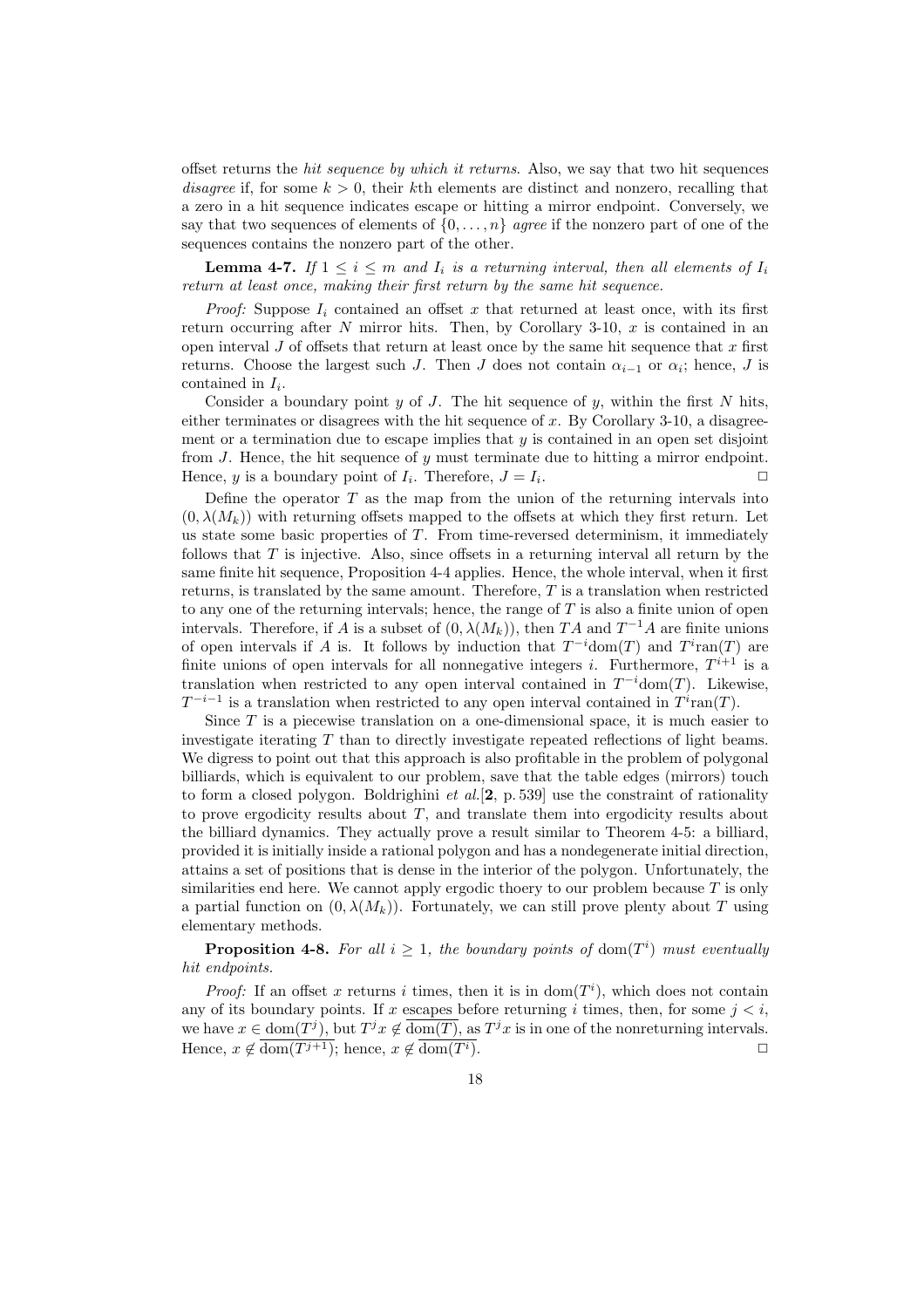Next we define  $F$ , a generalization of  $T$ . The domain of  $F$  is  $X$ , defined by

$$
X = \bigcup_{j=1}^{n} (0, \lambda(M_j)) \times (S^1 - \{\pm \theta(M_j)\}) \times \{j\}.
$$

This space is just a representation of all the light-beam states lying on mirrors, except for light-beam states with directions parallel to the mirror they lie on. The representation is explicitly defined by the map  $\phi$ , defined by

$$
\phi \colon X \to \mathbb{C} \times S^1 \text{ given by } \phi(x, u, j) = \langle \zeta(M_j) + x\theta(M_j), u \rangle.
$$

For every  $w \in X$ , if the light beam with initial state  $\phi(w)$  hits at least one mirror. then define  $Fw$  as  $\phi^{-1}(z)$  where  $z = \langle q, p \rangle (\phi(w), \tau_1(\phi(w)))$ . This definition makes the position component of z the first point at which the light beam with initial state  $\phi(w)$ hits a mirror, and makes the direction component the direction at which the light beam exits the mirror after that hit. By reversed-time determinism,  $F$  is injective. Also,  $F^2$ preserves parity, whereas F reverses parity. Hence, for all  $x$  in dom(T), the relationship between  $F$  and  $T$  is

$$
Tx = \pi_1(F^{2j}x)
$$
 where  $j = \min\{h \ge 1 : F^{2h}(x, p_0, k) \in (0, \lambda(M_k)) \times \{p_0\} \times \{k\} \}.$ 

We use  $F$  to prove a very useful property of  $T$ .

**Lemma 4-9.** Suppose that  $1 \leq i \leq m$  and  $I_i$  is a nonreturning interval. Then all offsets in  $I_i$  escape by the same hit sequence.

*Proof:* Let  $\sigma$  be a sequence of mirror indices, and let N be the length of  $\sigma$ . Then, for any choice of  $\sigma$ , the set of offsets in  $I_i$  whose hit sequences agree with  $\sigma$  is open by Corollary 3-10. By the same corollary, the set of offsets in  $I_i$  that escape after N hits is open. Since  $I_i$  is nonreturning, none of its offsets hit mirror endpoints; hence, these open sets partition  $I_i$ . By connectivity, exactly one of these open sets is nonempty. Therefore, either all the offsets escape by the same hit sequence, or they are all trapped by the same hit sequence.

Suppose the latter. Then, for all integers r and s such that  $r > s \geq 0$ , the sets  $F^{2r}(I_i \times \{p_0\} \times \{k\})$  and  $F^{2s}(I_i \times \{p_0\} \times \{k\})$  are disjoint, for if this is not the case, then, since F is injective,  $I_i \times \{p_0\} \times \{k\}$  intersects  $F^{2(r-s)}(I_i \times \{p_0\} \times \{k\})$ , in contradiction with our assumption that no offsets in  $I_i$  return. Moreover, since  $\tilde{F}$  is injective,  $F^{2r+1}(I_i \times \{v\} \times \{k\})$  and  $F^{2s+1}(I_i \times \{v\} \times \{k\})$  are also disjoint.

By Corollary 4-3, we may choose a mirror  $M_l$ , a direction  $v' \in \Gamma(p_0)$ , and a parity  $\eta'$  such that the offsets in  $I_i$  all hit the mirror  $M_l$  infinitely many times with exiting direction and parity  $\langle v', \eta' \rangle$ . Therefore, there exist a  $j_0 \in \{0, 1\}$  and an infinite increasing sequence of natural numbers  $\langle j_h \rangle_{h=1}^{\infty}$  such that

$$
F^{j_0+2j_h}(I_i \times \{p_0\} \times \{k\}) \in (0, \lambda(M_l)) \times \{v'\} \times \{l\}
$$

for  $h > 0$ . By Proposition 4-4,  $\pi_1 \circ F^{2j_h}$  translates  $\pi_1(F^{j_0}(I_i \times \{p_0\} \times \{k\}))$  for each  $h > 0$ . The unions of all these translates are contained in  $(0, \lambda(M_l))$ ; hence, some of these translates must intersect, contrary to what we have already shown.  $\Box$ 

Let J be an open subinterval of  $(0, \lambda(M_k))$ . We say that an offset in J returns to J if it returns to  $\langle M_k, p_0, \xi_0 \rangle$  and one of the offsets that it returns to is in J. Let  $T_J$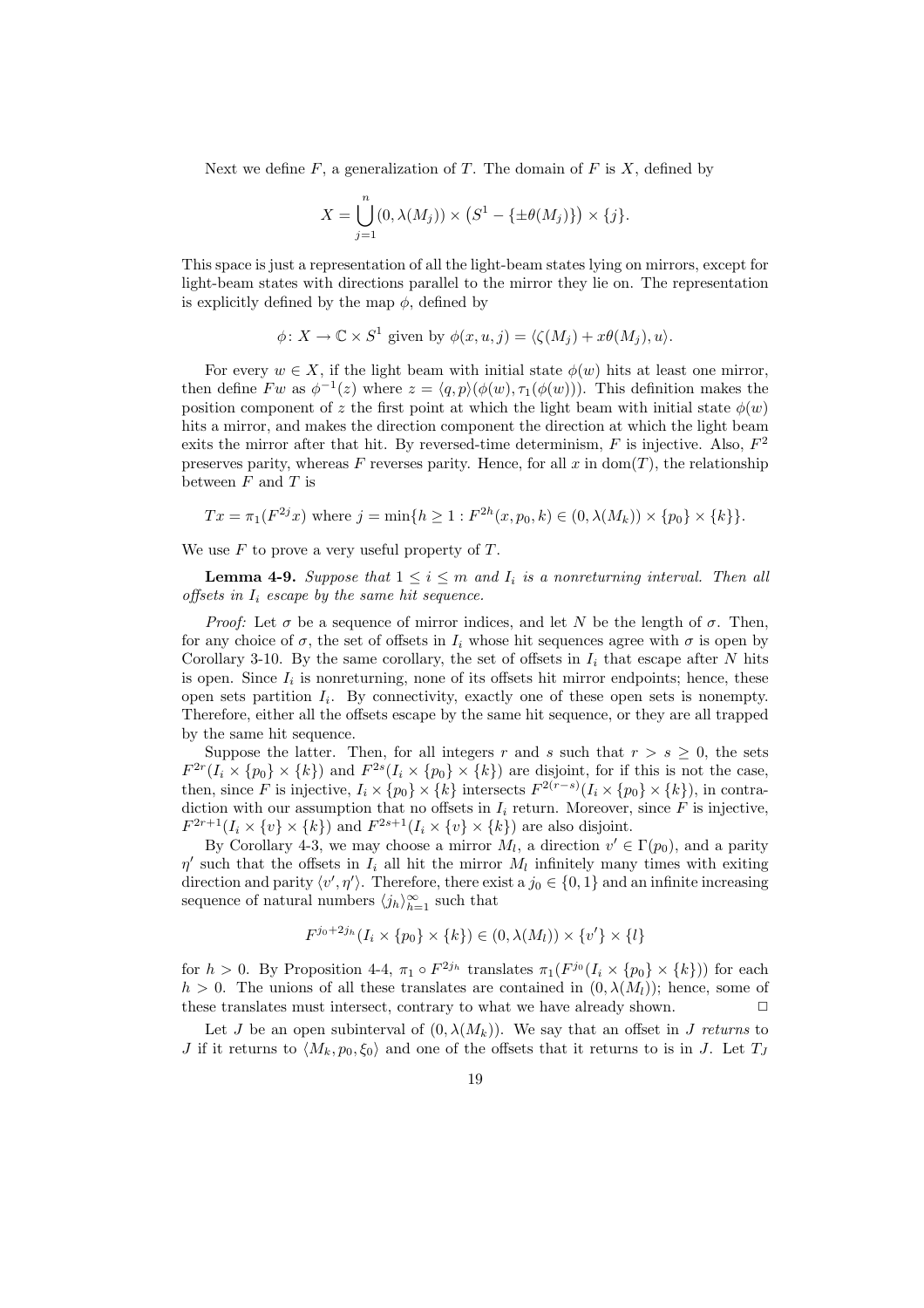map every offset in  $J$  that returns to  $J$  to the first offset at which it returns. Leave  $T_J$  undefined for all other offsets. By time-reversed determinism,  $T_J$  is injective. Also, the proof of Lemma 4-6 is easily modified to show that only finitely many offsets in J hit endpoints before returning to  $J$ . Also, by injectivity of  $T$ , at most two offsets in  $J$ return to  $\langle M_k, p_0, \xi_0 \rangle$  at a boundary point of J before returning to J. If we take the complement, in  $J$ , of the finitely many points that, before returning to  $J$ , hit mirror endpoints or return to a boundary point of  $J$ , then we get a finite union of subintervals of J. Denote these intervals by  $J_1, \ldots, J_l$ . We also refer to them as the J-classes. Therefore, all offsets in  $J$ -classes, unless they return to  $J$ , do not hit a mirror endpoint or return at a boundary point of J.

The next lemma is the analogue of Lemma 4-7 for  $T_J$ .

**Lemma 4-10.** Let J be an open subinterval of  $(0, \lambda(M_k))$ , and  $J_i$  be a J-class. If  $J_i$  contains an offset that returns to J, then all offsets in  $J_i$  return to J, making their first return by the same hit sequence.

*Proof:* Let  $J_i$  be a J-class. Suppose  $J_i$  contains an offset x that returns to J at least once, with its first return occurring after  $N$  mirror hits. Then, by Corollary 3-10,  $x$  is contained in an open interval K of offsets that return to  $\langle M_k, p_0, \xi_0 \rangle$  after making the same  $N$  mirror hits, in the same order, as  $x$ . There exists some positive integer  $h$  such that  $T^h x$  is the first offset in J to which x returns. Since  $T^h$  is a translation on K, we may shrink K so that  $T^h K \subseteq J$  and  $x \in K$ . Furthermore, we may then enlarge K to be the largest open interval of offsets that contains  $x$  and contains only offsets that return to J by the same N-mirror hit sequence as x. Then  $K \subseteq J_i$ , for K does not contain the boundary points of  $J_i$ .

Consider a boundary point y of K. If  $y \in J_i$ , then y does not hit a mirror endpoint or a boundary point of J before returning to J. Thus, if  $y \in J_i$ , then one of the following must occur:

- 1. The hit sequence of  $y$  terminates within the first  $N$  hits.
- 2. The hit sequence of  $y$  has a disagreement with the hit sequence of  $x$  within the first N hits.
- 3. The hit sequence of y is identical with that of x for the first N hits, but  $T^h y \notin J$ .

If there is a disagreement or a termination due to escape, then, by Corollary 3-10,  $y$  is contained in an open set disjoint from  $K$ . Hence, the hit sequence of  $y$  can only terminate due to hitting a mirror endpoint. But such a termination implies  $y$  is a boundary point of  $J_i$ . Therefore, Possibilities 1 and 2 cannot occur if  $y \in J_i$ . Suppose Possibility 3 occurs. Then  $T^h$  is a translation on a neighborhood of y as well as a translation on K. Since K must intersect this neighborhood,  $T<sup>h</sup>$  identically translates y and all offsets in K; hence,  $T^h y$  is a boundary point of  $T^h K$ . But  $T^h y \notin J$  and  $T^{h}K \subseteq J$ ; hence,  $T^{h}y$  is a boundary point of J, which is absurd because y is in a Jclass. Therefore, none of Possibilities 1, 2, or 3 occur; hence,  $y \notin J_i$ ; hence,  $K = J_i$ .  $\Box$ 

The analogue of Lemma 4-9 for  $T_J$  is also true.

**Lemma 4-11.** Let J be an open subinterval of  $(0, \lambda(M_k))$ . Suppose that  $J_i$  is a J-class that contains no offsets that return to J. Then all offsets in  $J_i$  escape by the same hit sequence.

*Proof:* Suppose that no offset in  $J_i$  escapes. No offset in  $J_i$  hits a mirror endpoint either; hence, by Lemma 4-9,  $J_i$  is contained in a returning interval  $I_j$ . Therefore,  $J_i \subseteq \text{dom}T$ ; hence, if an offset in  $T J_i$  hits a mirror endpoint or escapes, then so does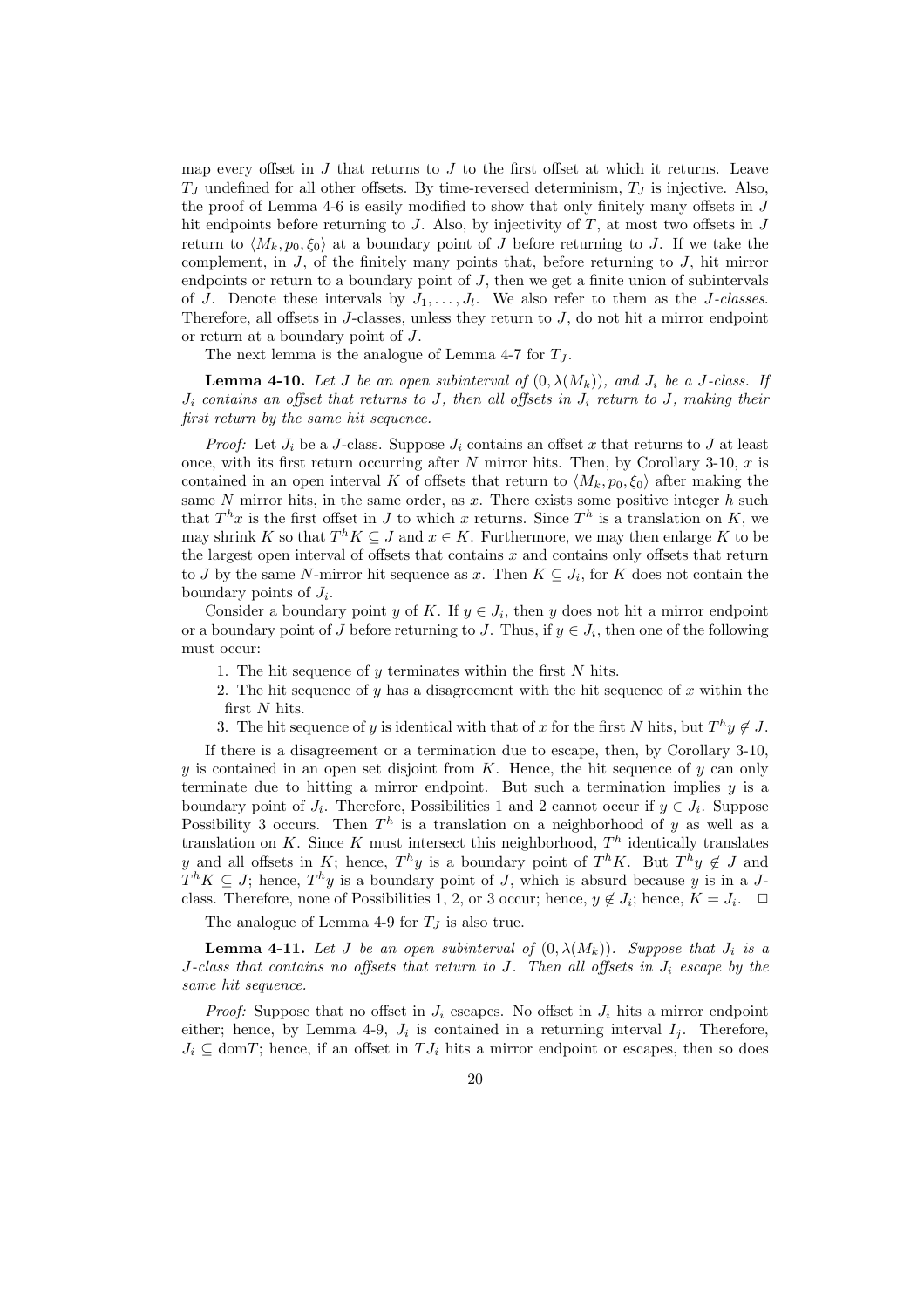its preimage under T. Therefore, no offset in  $TJ_i$  hits a mirror endpoint or escapes. Again, by Lemma 4-9,  $TJ_i$  is contained in a returning interval. In general, if h is a positive integer,  $T^h J_i$  is contained in a returning interval, and no offset of  $T^h J_i$  hits a mirror endpoint or escapes, then  $T^{h+1}J_i$  is contained in a returning interval, and no offset of  $T^{h+1}J_i$  hits a mirror endpoint or escapes. By induction,  $T_hJ_i$  is contained in a returning interval for all  $h \geq 0$ ; hence,  $T^h$  is a translation on  $J_i$  for all  $h \geq 0$ .

Let r and s be integers such that  $0 \le r < s$ . Then  $T^r J_i$  and  $T^s J_i$  must be disjoint, for otherwise  $T^{s-r}J_i$  intersects  $J_i$ , which is contained in  $J$ ; this situation is absurd, for no offsets in  $J_i$  return to J. However, the intervals in the sequence  $\langle T^h J_i \rangle_{h=0}^{\infty}$  all have the same length, yet they are contained in  $(0, \lambda(M_k))$ ; hence, they are not pairwise disjoint; hence, our hypothesis, that no point in  $J_i$  escapes, is false. Furthermore, by the connectedness argument used in the proof of Lemma 4-9, all points in  $J_i$  escape by the same hit sequence.  $\Box$ 

Lemma 4-10 and Lemma 4-11 immediately imply the following proposition.

**Proposition 4-12.** Let J be an open subinterval of  $(0, \lambda(M_k))$ . Each offset in J returns to  $\overline{J}$ , escapes, or hits a mirror endpoint.

**Proposition 4-13.** Suppose x is a trapped offset in  $(0, \lambda(M_k))$ . Then x returns to every neighborhood of x.

*Proof:* If J is a neighborhood of x, then J contains  $(x - 1/N, x + 1/N)$  for some  $N > 0$ . By Proposition 4-12, x returns to  $[x - 1/(N + 1), x + 1/(N + 1)].$  □

Using T, we define the related operators  $T_+$  and  $T_$ :

$$
T_{+}x = \lim_{y \searrow x} Ty, \text{ and } T_{-}x = \lim_{y \nearrow x} Ty.
$$

The domains of these operators are exactly those offsets  $x$  for which the respective limits are well defined. Since T is an injective piecewise translation, so are  $T_+$  and  $T_-\$ . We say that an offset x is trapped under  $T_+$ , respectively,  $T_-, T_+^{-1}, T_-^{-1}$ , if  $T_+^N x$ , respectively,  $T_{-}^{N}x, T_{+}^{-N}x, T_{-}^{-N}x$ , is defined for all positive integers N. Likewise, we say an offset x returns to a set E under  $T_+$ , respectively,  $T_-, T_+^{-1}, T_-^{-1}$ , if  $x \in E$  and there is a positive integer N such that  $T_+^N x$ , respectively,  $T_-^N x$ ,  $T_+^{-N} x$ ,  $T_-^{-N} x$ , is in E.

The next lemma is an analogue of Proposition 4-13.

**Lemma 4-14.** Let  $x \in [0, \lambda(M_k))$  and  $\epsilon > 0$ . If x is trapped under  $T_+$ , then x returns to  $[x, x + \epsilon)$  under  $T_+$ . If x is trapped under  $T_+$ , then x returns to  $(x - \epsilon, x]$  $under T_$ .

*Proof:* Suppose x is trapped under  $T_+$ . Set  $J = (x, x + \epsilon)$ . Let  $J_1$  be the leftmost J-class of J. If  $J_1$  does not return to J then, by Lemma 4-11, there is a positive integer h such that  $T^h$  not defined on any element of  $J_1$ . However, inf  $J_1 = x$ ; hence, for all positive integers h, there is an  $\epsilon' > 0$  such  $(x, x + \epsilon')$  is in the domain of  $T<sup>h</sup>$ . Therefore, by Lemma 4-10, all offsets in  $J_1$  return to  $J$  by the same hit sequence. Hence,  $T^h J_1 \subset J$ for some  $h > 0$ ; hence,  $T_+^h x \in J \cup \{x\}$ . The rest of the lemma follows by symmetry.  $\Box$ 

**Proposition 4-15.** If x is a trapped offset in  $(0, \lambda(M_k))$ , then x returns to both  $(x - \epsilon, x)$  and  $[x, x + \epsilon)$  for all  $\epsilon > 0$ .

*Proof:* Suppose  $T^{i+1}x$  is undefined for some  $i \geq 0$ . Choose i to be as small as possible. Then  $T^i x$  is defined. Since  $T^i x$  does not hit a mirror endpoint,  $T^i x$  is either in a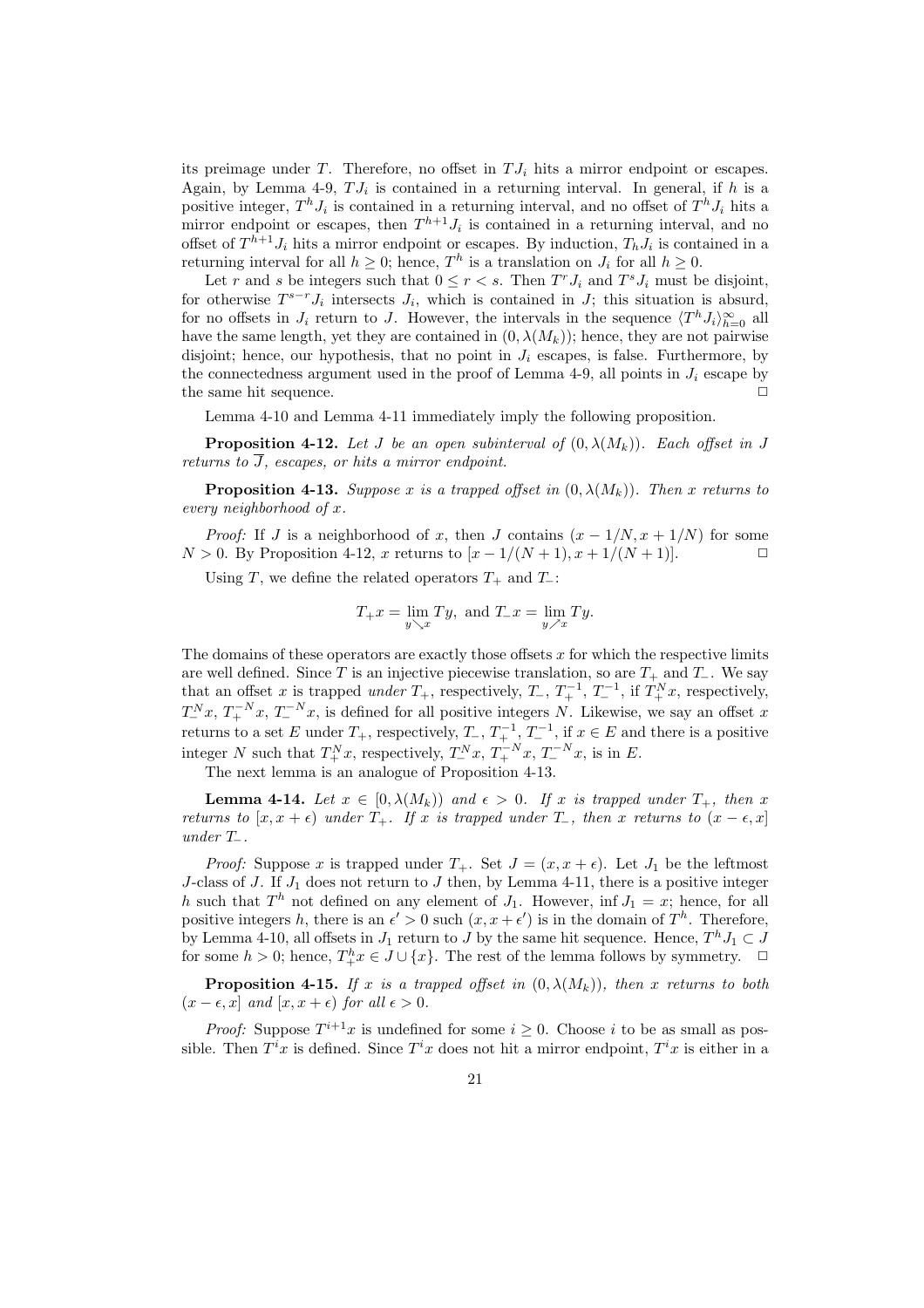returning interval or in a nonreturning interval. By Lemma 4-9,  $T^i x$  is not in a nonreturning interval, hence,  $T^{i+1}x$  is defined. Therefore,  $T^ix$  is defined for all nonnegative integers *i*; hence, x is trapped under  $T_+$  and  $T_-$ .

The main advantage of  $T_+$  and  $T_-\,$  over  $T$  is their symmetry with respect to time, as stated below.

**Lemma 4-16.** Suppose  $x \in [0, \lambda(M_k))$ . Then x is trapped under  $T_+$  if and only if it is trapped under  $T_+^{-1}$ . Likewise, if  $x \in (0, \lambda(M_k)]$ , then x is trapped under  $T_+$  if and only if it is trapped under  $T^{-1}_-$ .

*Proof:* By symmetry, we need only prove the lemma's claim about  $T_{+}$ . We show that if x is trapped under  $T_+$ , then it is trapped under  $T_+^{-1}$ . The converse follows, again by symmetry.

Suppose x is trapped under  $T_+$ , but not under  $T_+^{-1}$ . Then there exists an  $N > 0$ such that  $T_{+}^{-N}x$  is undefined; hence, there exists an  $\epsilon > 0$  such that  $T_{+}^{-N}$  is undefined on  $[x, x + \epsilon)$ , as  $T^{-N}$  is a local translation on its domain. By Lemma 4-14, there is a positive integer h such that  $T_+^h x \in [x, x + \epsilon)$ . Since  $T_+^h x$  is trapped under  $T_+$ , there is also a positive integer h' such that  $T^{h+h'}_+x \in [T^h_+x, x+\epsilon) \subseteq [x, x+\epsilon)$ . In general, given a positive integer i such that  $T^i_{+}x \in [x, x + \epsilon)$ , there is a positive integer  $j > i$  such that  $T_+^j x \in [x, x + \epsilon)$ . Therefore, we may assume  $h > N$ . Hence,  $T_+^{-N}$  is defined on  $T_+^h x$ ; hence,  $T_+^h x \notin [x, x + \epsilon)$ , which is absurd.  $\Box$ 

We just need one more lemma before we can prove Theorem 4-5.

**Lemma 4-17.** Suppose  $p_0$  is aperiodic and nondegenerate. Then

 $0 = \min\{x \in [0, \lambda(M_k)) : x$  trapped under  $T_+\}$ 

provided this set is not empty. Likewise,

$$
\lambda(M_k) = \max\{x \in (0, \lambda(M_k)] : x \text{ trapped under } T\}
$$

provdided this set is not empty.

Proof: We prove the first of these two statements; the proof of the second follows by symmetry.

Set

$$
A = \{x \in [0, \lambda(M_k)) : x \text{ trapped under } T_+\}.
$$

Set  $y = \inf A$ . Suppose there exists a positive integer N such that  $T_{+}^{N}y$  is undefined. Then there exists an  $\epsilon > 0$  such that  $T^N$  is undefined on  $(y, y + \epsilon)$ ; hence,  $y + \epsilon$  is a lower bound for A, a contradiction. Hence, y is trapped under  $T_{+}$ . Hence, it suffice to prove  $y=0$ .

Suppose  $y > 0$ . If y is trapped, then y returns to  $(y - \epsilon, y]$  for every  $\epsilon > 0$ . Since  $p_0$ is aperiodic, y cannot return to y, for if  $T_{+}^{N}y = y$  for some  $N > 0$ , then there exists an  $\epsilon' > 0$  such that  $T^N z = z$  for all  $z \in (y, y + \epsilon')$ , in contradiction with the aperiodicity of  $p_0$ . Therefore, y returns to  $(y - \epsilon, y)$ . Thus, if y is trapped, then there exists an offset  $z$  such that  $z < y$  and  $z$  is trapped. However, if  $z$  is trapped, then it is trapped under  $T_+$ , in contradiction with our definition of y. Therefore, y is trapped under  $T_+$ , but not trapped.

Since y is not trapped, there exists some  $N \geq 0$  such that  $y \in \text{dom}T^N$  is defined but  $T^N y$  is not in a returning interval. Since  $y \in \text{dom} T_+^{N+1}$ , we cannot have  $T^N y$  in a nonreturning interval. Therefore, y hits a mirror endpoint.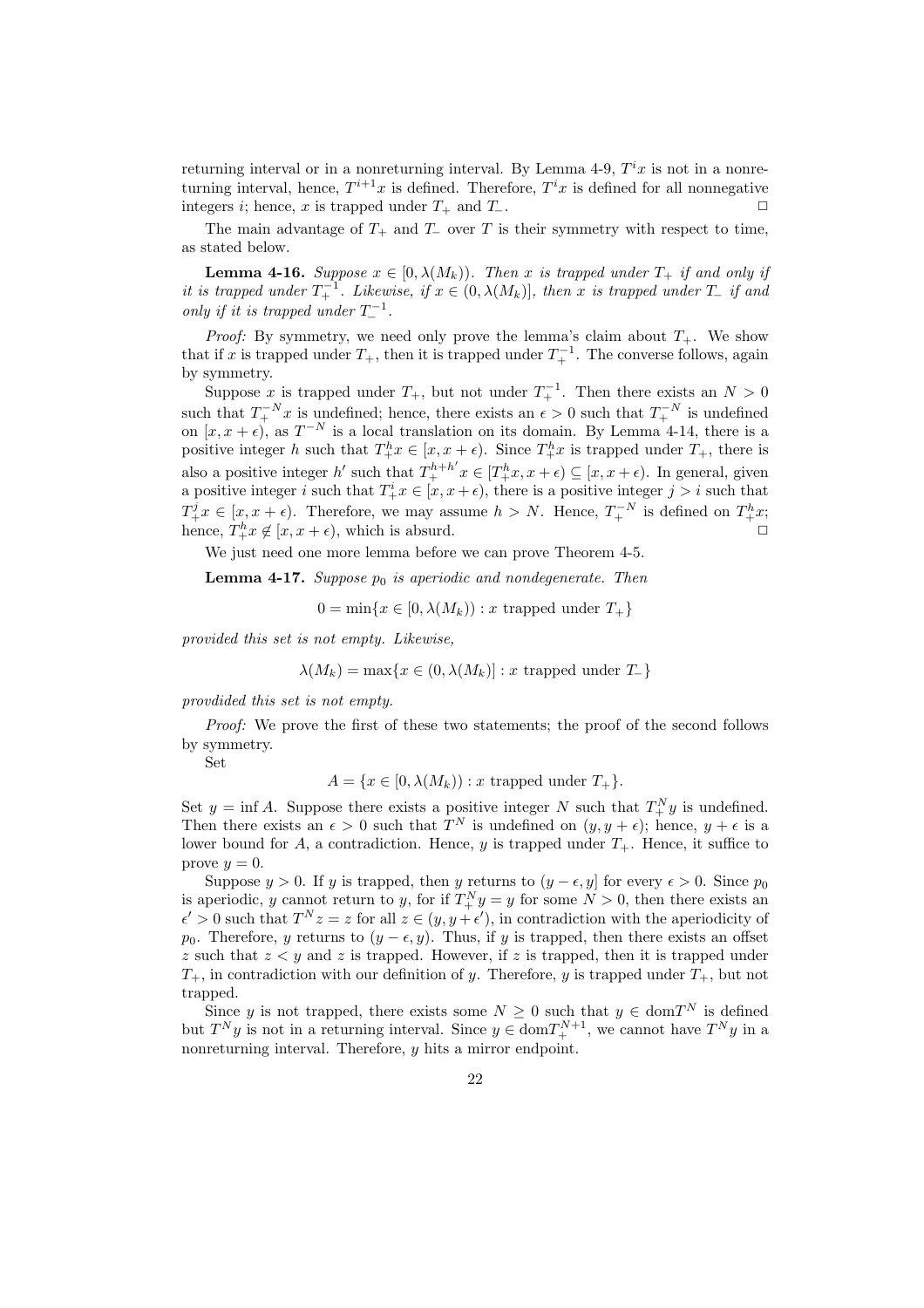Consider the behavior of y in reversed time. Since y is trapped under  $T_+$ , it is trapped under  $T_+^{-1}$ . Is y trapped in reversed time? Suppose not. Then y eventually hits a mirror endpoint in reversed time. Since y also hits a mirror endpoint in forward time, the light-beam state  $\langle \zeta(M_k) + y\theta(M_k), p_0 \rangle$  is a path from a mirror endpoint to a mirror endpoint, contrary to our hypothesis that  $p_0$  is nondegenerate. Therefore, y is trapped in reversed time.

By symmetry, Proposition 4-15 is true for reversed time. Therefore, in reversed time, y returns to  $(y - \epsilon, y]$  for all  $\epsilon > 0$ . Since y does not return to y in forward time, it does not return to y in reversed time; hence, y returns to  $(y - \epsilon, y)$  in reversed time. The preimages of y under T are trapped under  $T_{+}$  because y is. Therefore, there exists an offset z such that  $z < y$  and z is trapped under  $T_+$ , in contradiction with our definition of y. Therefore,  $y = 0$ .

Finally, with all our knowledge about T and its cousins, we prove Theorem 4-5.

*Proof of Theorem 4-5:* Let  $\langle q_0, u_0 \rangle$  be the initial state of a trapped light beam. Let i be the index of the first mirror hit by  $\langle q_0, u_0 \rangle$ , and let u be the corresponding exiting direction. Suppose that all elements of  $\Gamma(u_0)$  are aperiodic, and that none are degenerate. We derive a contradiction.

First, we define the light-beam closure operator. Given a direction  $w$  and a mirror index h, let  $\mathcal{L}(w, h)$  denote the set of all ordered pairs  $\langle w', h' \rangle$  for which w' is a direction,  $h'$  is a mirror index, and there is a trapped light beam, with initial direction  $w$  and initial position on  $g(M_h)$ , that hits the mirror  $M_{h'}$  with exiting velocity w'. Given a set F contained in  $S^1 \times \{1, ..., n\}$  and an integer  $h \geq 0$ , set  $\mathcal{L}_0 F = F$  and  $\mathcal{L}_{h+1} F = \mathcal{L}(\mathcal{L}_h F)$ . Contained in  $S \times \{1, ..., n\}$  and an integer  $n \geq 0$ , set  $\mathcal{L}_0 F = F$  and  $\mathcal{L}_{h+1}F$ .<br>Define the *light-beam closure* of F to be  $\bigcup_{h=0}^{\infty} \mathcal{L}_h F$ , and denote it by  $\mathcal{L}_{\omega}F$ .

Given  $F \subseteq S^1 \times \{1, \ldots, n\}$ , define the *endpoint hull* of F, which we denote by  $\mathcal{E}F$ , to be the convex hull of the set of endpoints of mirrors with indices in  $\pi_2(F)$ . Since there are only finitely many mirror endpoints, we may choose  $\langle v, j \rangle \in \mathcal{L}_{\omega}\{\langle u, i \rangle\}$  such that  $\zeta(M_i)$ or  $\zeta(M_i) + \lambda(M_i)\theta(M_i)$  is on the boundary of  $\mathcal{EL}_{\omega}\{\langle u, i \rangle\}$ . Moreover, a trapped light beam hits at least two noncolinear mirrors; hence,  $\mathcal{EL}_{\omega}\{\langle u, i \rangle\}$  contains at least three noncolinear points; hence, we may assume  $j \neq i$ . Since  $\langle v, j \rangle \in \mathcal{L}_{\omega} \{\langle v, j \rangle\} \subseteq \mathcal{L}_{\omega} \{\langle u, i \rangle\},\$ the boundary of  $\mathcal{EL}_{\omega}\{\langle v, j \rangle\}$  contains  $\zeta(M_j)$  or  $\zeta(M_j) + \lambda(M_j)\theta(M_j)$ . We may assume  $\zeta(M_i)$  is on the boundary of  $\mathcal{EL}_{\omega}\{\langle v, j \rangle\}$ , for the argument for the other case can be handled symmetrically.

To derive a contradiction, and thereby prove the theorem, we show that  $\zeta(M_i)$  is in the interior of  $\mathcal{EL}_{\omega}\{\langle v,j\rangle\}$ . First, define a map T' that is the same as T except that  $\langle v, j, 1 \rangle$  replaces  $\langle p_0, k, \xi_0 \rangle$ . Likewise define  $T'_+$  and  $T'_-$ . All that we have proved of T,  $T_+$ , and  $T_-\$  is clearly also true of  $T'$ ,  $T'_+$ , and  $T'_-$ , respectively. In particular, since  $\langle v, j \rangle \in \mathcal{L}_{\omega} \{\langle u, i \rangle\} - \{\langle u, i \rangle\},\$  there exists an offset  $y \in (0, \lambda(M_i))$  such that y is trapped, in the sense that the light beam with initial state  $\langle \zeta(M_j) + y\theta(M_j), v \rangle$  is trapped, and hence trapped under  $T'_{+}$ . It is easily checked that  $\pi_1(\mathcal{L}_{\omega}\{\langle u, i \rangle\}) \subseteq \Gamma(u) = \Gamma(u_0)$ ; hence,  $v \in \Gamma(u_0)$ . Hence, v is aperiodic and nondegenerate. Therefore, Lemma 4-17 implies 0 is the minimum offset trapped by  $T'_{+}$ .

Let us agree to abbreviate  $\delta(M)$  by  $\delta$  throughout this proof, for here we don't concern ourselves with mirror configurations other than M. Consider the light beam with initial state  $\langle \zeta(M_i) + v\delta/2, v \rangle$ . If it escapes, then, by Theorem 3-9, it has an open neighborhood of initial states for which the corresponding light beams escape by the same hit sequence. For some  $\epsilon > 0$ , all  $z \in [0, \epsilon)$  are such that  $\langle \zeta(M_i) + z\theta(M_i) + v\delta/2, v \rangle$ is contained in this neighborhood. By definition of  $\delta$ , the light beam with initial state  $\langle \zeta(M_i) + z\theta(M_i) + v\delta/2, v \rangle$  has the same hit sequence as the light beam with initial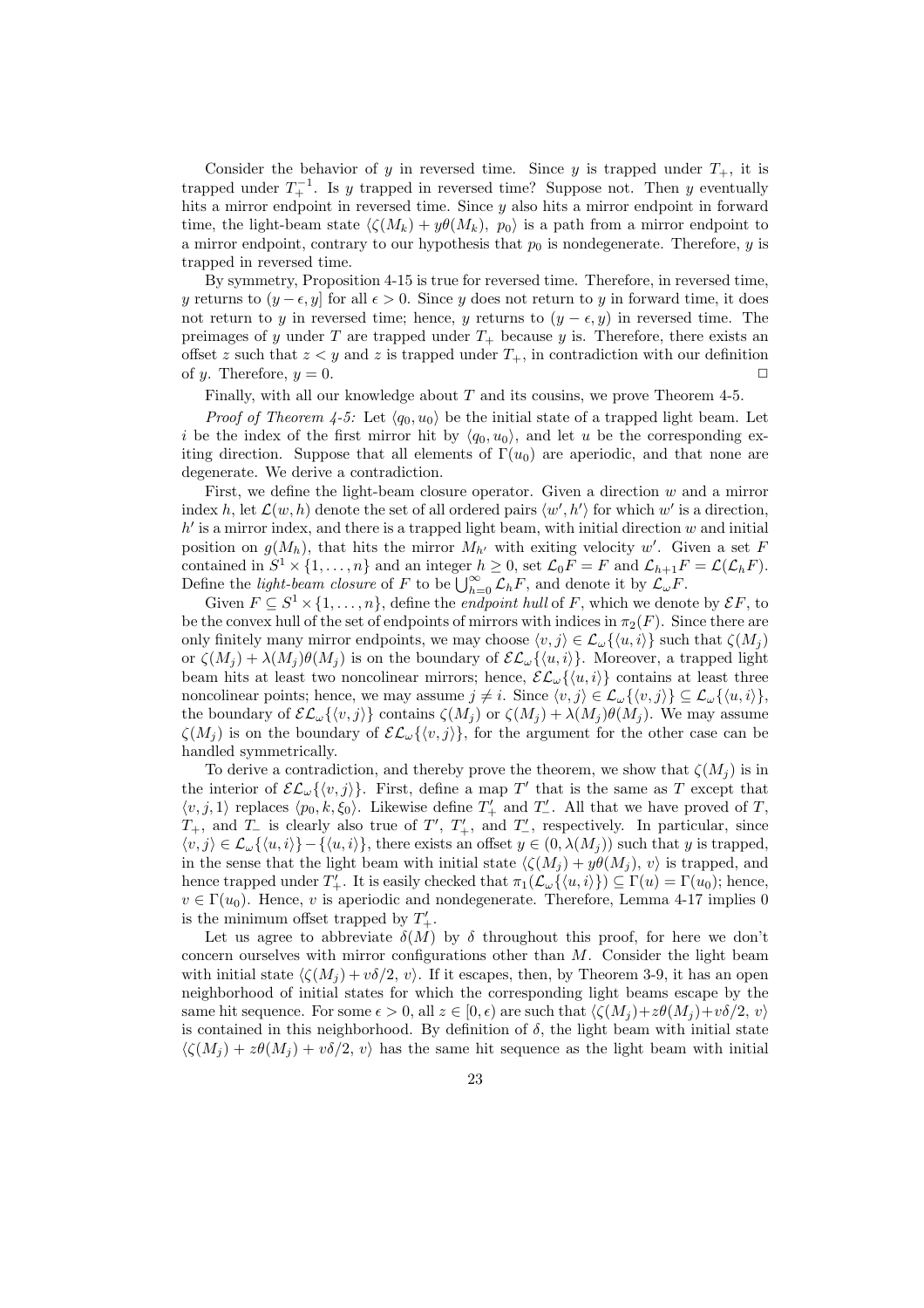state  $\langle \zeta(M_j) + z\theta(M_j), v \rangle$ . Therefore,  $(T')^N$  is undefined on  $(0, \epsilon)$  for some positive integer N. This situation is absurd, for 0 is trapped under  $T'_{+}$ .

Since it does not escape, the light beam with initial state  $\langle \zeta(M_j) +v\delta/2, v\rangle$  is either trapped or hits a mirror endpoint. If the latter, then  $v$  is degenerate. Therefore, the light beam with initial state  $\langle \zeta(M_i) + v\delta/2, v \rangle$  is trapped. Let k be the index of the first mirror hit by this light beam, and let x,  $p_0$ , and  $\xi_0$  be the offset, exiting direction, and exiting parity, respectively, of this first hit. Note that  $p_0 = \theta(M_k)^2 \overline{v}$ .

Let us show that  $\langle p_0, k \rangle \in \mathcal{L}_{\omega} \{\langle v, j \rangle\}$ . Since 0 is trapped under  $T'_{+}$ , it must return, under  $T'_{+}$ , to  $[0, \epsilon)$  for all  $\epsilon > 0$ . Furthermore, since v is aperiodic, v must return under  $T'_{+}$  to  $(0, \epsilon)$  for all  $\epsilon > 0$ ; hence, there exist arbitrarily small positive x such that x is trapped under  $T'_{+}$ . Furthermore,  $(T')^{h}T'_{+}0$  is defined for all nonnegative integers h, for otherwise  $T'_{+}0$  hits a mirror endpoint, in contradiction with the nondegeneracy of v. Therefore, we may choose  $h > 0$  such that  $(T'_+)^h 0$  is small enough that the light beams with initial states

$$
\langle \zeta(M_j) + v \delta/2, v \rangle
$$
 and  $\langle \zeta(M_j) + (T'^h_+ 0) \theta(M_j) + v \delta/2, v \rangle$ 

hit the same mirror first. Since  $(T'_+)^h$ <sup>0</sup> is defined for all  $h > 0$ , the light beam with initial state  $\langle \zeta(M_j) + (T_+^{\prime h}0)\theta(M_j), v \rangle$  is trapped; hence,  $\langle p_0, k \rangle \in \mathcal{L}_{\omega} \{\langle v, j \rangle\}$  as desired.

Since the light beam with initial state  $\langle \zeta(M_i) + v\delta/2, v \rangle$  is trapped, x must be trapped under T where as usual T is defined with respect to  $\langle M_k, p_0, \xi_0 \rangle$ . Moreover,  $p_0$ is aperiodic because  $p_0 \in \Gamma(u_0)$ ; hence, x returns to both  $(x - \epsilon, x)$  and  $(x, x + \epsilon)$  for all  $\epsilon > 0$ . Therefore, for any  $\sigma \in \{\pm 1\}$ , there exist arbitrarily small positive  $\epsilon$  such that x returns at  $x + \sigma \epsilon$ . By definition of T, the light beam with initial augmented state  $\langle \zeta(M_k) + x\theta(M_k), p_0, \xi_0 \rangle$  hits  $\langle \zeta(M_k) + (x + \sigma \epsilon)\theta(M_k), p_0, \xi_0 \rangle$  in finite time.

Let us abbreviate  $\zeta(M_k)+x\theta(M_k)$  by  $\kappa$ , and  $\zeta(M_k)+(x+\sigma\epsilon)\theta(M_k)$  by  $\alpha$ . Figure 4-1 illustrates  $\kappa$ ,  $\alpha$ , and several symbols we will define shortly. Since  $p_0 = \theta(M_k)^2 \overline{v}$ , the light beam with initial state  $\langle \alpha, p_0 \rangle$  must exit the mirror  $M_k$  with direction  $-v$  in reversed time. Let  $l$  be the index of the first mirror this light beam hits in reversed time. Then the mirror  $M_l$  must be hit, in forward time, by the light beam with initial state  $\langle \kappa, p_0 \rangle$ with exiting direction v. Therefore,  $\langle v, l \rangle \in \mathcal{L}_{\omega}\{\langle k, p_0 \rangle\} \subset \mathcal{L}_{\omega}\{\langle v, j \rangle\}$ . Therefore, by convexity,  $g(M_i)$ ,  $g(M_k)$ , and  $g(M_l)$  are contained in  $\mathcal{EL}_{\omega}\{\langle v, j \rangle\}$ . Furthermore, any points on lines segments with both segment endpoints in  $q(M_i) \cup q(M_k) \cup q(M_l)$  must also be in  $\mathcal{EL}_{\omega}\{\langle v, j \rangle\}.$ 

Let  $\alpha'$  be the first point on the mirror  $M_l$  hit by  $\langle \alpha, p_0 \rangle$  in reversed time. Set  $\tau = |\alpha - \alpha'|$ . Then, for all  $\tau' \in [0, \tau]$ , we have  $\alpha - \tau' v \in \mathcal{EL}_{\omega} \{\langle v, j \rangle\}$ ; hence, it suffices to show that, for some  $\tau' \in [0, \tau]$ , the point  $\zeta(M_j)$  is in the interior of the convex hull of the three points  $\zeta(M_j) + \lambda(M_j)\theta(M_j)$ ,  $\alpha$ , and  $\alpha - \tau'v$ .

Set  $t = |\zeta(M_i) - \kappa|$  and  $\beta = \zeta(M_i) + \sigma \epsilon \theta(M_k)$ . Then  $\kappa = \zeta(M_i) + tv$  and  $\alpha = \beta + tv$ . Also, choose  $\sigma$  as follows:

$$
\sigma = -\text{sign}\left(\frac{\text{Im}(\theta(M_k)\overline{v})}{\text{Im}(\theta(M_j)\overline{v})}\right).
$$

**Lemma 4-18.** There exist a unique  $r \in \mathbb{R}$  and a unique  $s \in \mathbb{R}$  such that

$$
\zeta(M_j) - r\theta(M_j) = s\alpha + (1 - s)\beta.
$$

Moreover,  $r > 0$ .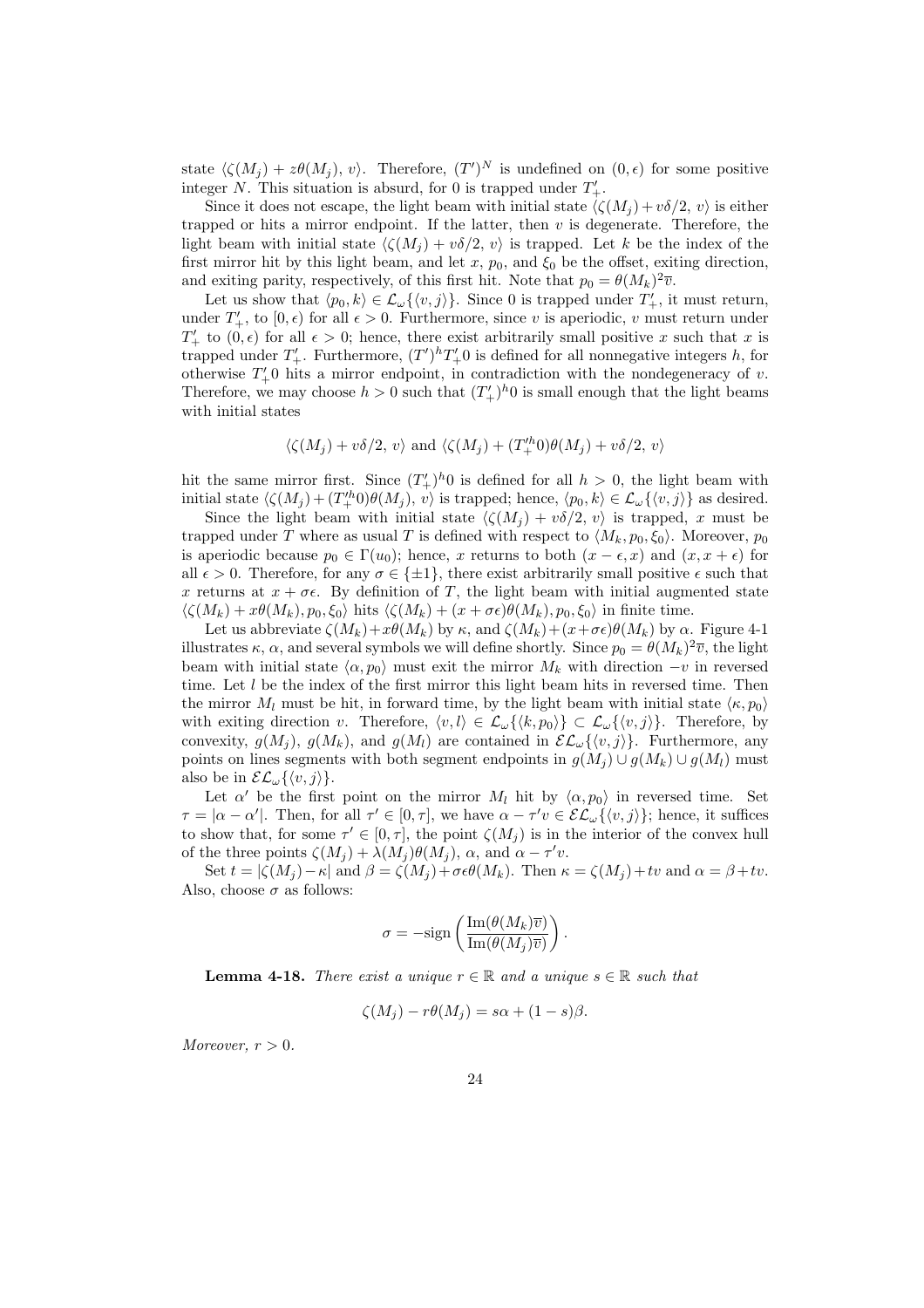

Figure 4-1. Important points and directions used in the proof of Theorem 4-5. The interior of the convex hull of the points  $\alpha$ ,  $\rho$ , and  $\zeta(M_j) + \lambda(M_j)\theta(M_j)$  contains  $\zeta(M_j)$ .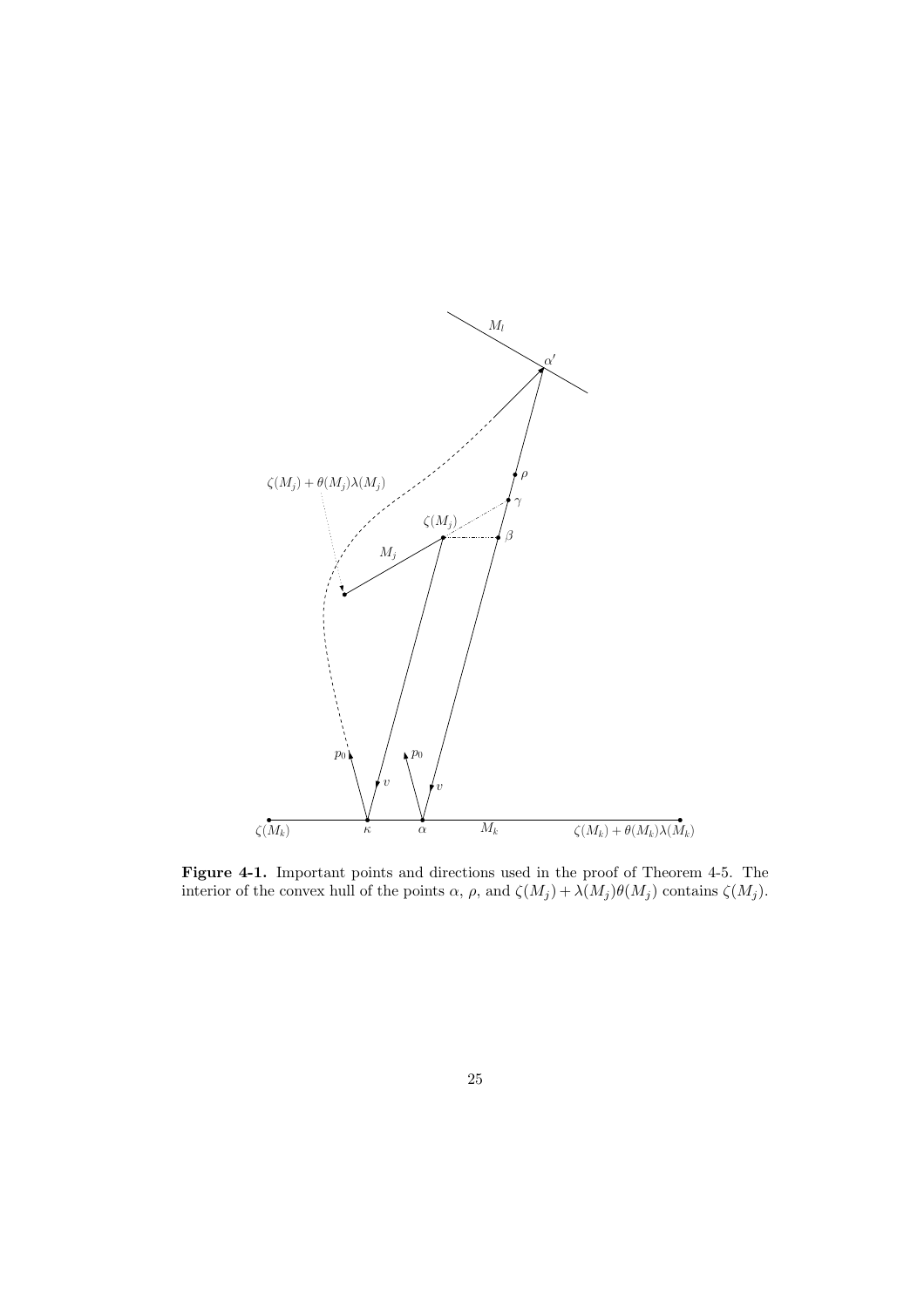*Proof:* The above equation is equivalent to  $\zeta(M_j) - r\theta(M_j) - \beta = s(\alpha - \beta) = stv$ . And it is equivalent to

$$
st = \overline{v}(\zeta(M_j) - r\theta(M_j) - \beta) = -\overline{v}(r\theta(M_j) + \sigma \epsilon \theta(M_k)).
$$

Since the rightmost expression must have zero imaginary part, there is exactly one solution for  $r$ , and it is positive:

$$
r = -\sigma \epsilon \frac{\mathrm{Im}(\theta(M_k)\overline{v})}{\mathrm{Im}(\theta(M_j)\overline{v})} = \epsilon \left| \frac{\mathrm{Im}(\theta(M_k)\overline{v})}{\mathrm{Im}(\theta(M_j)\overline{v})} \right|.
$$

Note that  $\text{Im}(\theta(M_i)\overline{v})$  and  $\text{Im}(\theta(M_k)\overline{v})$  are nonzero because v is not parallel to the mirror  $M_j$  or the mirror  $M_k$ .

Given this solution for  $r$ , we have

$$
st = \overline{v}\epsilon\sigma \left( \theta(M_j) \frac{\operatorname{Im}(\theta(M_k)\overline{v})}{\operatorname{Im}(\theta(M_j)\overline{v})} - \theta(M_k) \right).
$$

It is equivalent to

$$
st(\theta(M_j)\overline{v} - \overline{\theta(M_j)v}) = \epsilon \sigma \left( \theta(M_j)\overline{v}(\theta(M_k)\overline{v} - \overline{\theta(M_k)v}) - \theta(M_k)\overline{v}(\theta(M_j)\overline{v} - \overline{\theta(M_j)v}) \right)
$$
  
=  $\epsilon \sigma(\theta(M_j)\overline{\theta(M_k)} + \theta(M_k)\overline{\theta(M_j)}).$ 

Therefore, s has a unique real solution:

$$
s = \frac{\sigma \epsilon}{t} \frac{\text{Re}(\theta(M_j)\theta(M_k))}{\text{Im}(\theta(M_j)\overline{v})}.
$$

Set  $\gamma = \zeta(M_j) - r\theta(M_j) = s\alpha + (1 - s)\beta$  and  $\rho = \gamma - v\delta/2$  and  $\tau' = t(1 - s) + \delta/2$ . Then

$$
\rho = s\alpha + (1 - s)\beta - v\delta/2 = \beta + stv - v\delta/2
$$
  
=  $\alpha + (t(s - 1) - \delta/2)v = \alpha - \tau'v.$  (4-4)

By shrinking  $\epsilon$  if necessary, we may assume  $s < 1$ ; hence,  $\tau' > 0$ . Moreover,  $\tau' < \tau$ , but this inequality takes a little more work to show.

By the definitions of k and  $\kappa$ , the closed line segment between  $\zeta(M_i)$  and  $\kappa$  does not intersect the closure of any mirrors other than  $g(M_j)$  and  $g(M_k)$ . Therefore, we may choose  $\epsilon$  to be small enough that the closed line segment between  $\beta$  and  $\alpha$ , which is just a translation of the former line segment by  $\sigma \epsilon \theta(M_k)$ , does not intersect the closure of any mirrors, except possibly  $g(M_i)$  or  $g(M_k)$ . By Lemma 4-18, the line determined by  $\alpha$ and β intersects the line determined by the mirror  $M_j$  exactly once, at  $\zeta(M_j) - r\theta(M_j)$ , which is not in  $g(M_i)$  because  $r > 0$ . Therefore, the closed line segment between  $\beta$  and  $\alpha$  intersects only the closure of the mirror  $M_k$ . (Though not required for our argument, but required to justify Figure 4-1, we note that  $l \neq j$ , for the ray from  $\alpha$  that goes through  $\beta$  hits  $g(M_l)$  but not  $g(M_i)$ .)

By shrinking  $\epsilon$  if necessary, we may assume

$$
|\beta - \zeta(M_j)| = \epsilon < \delta/2 \text{ and } |\gamma - \zeta(M_j)| = r < \delta/2.
$$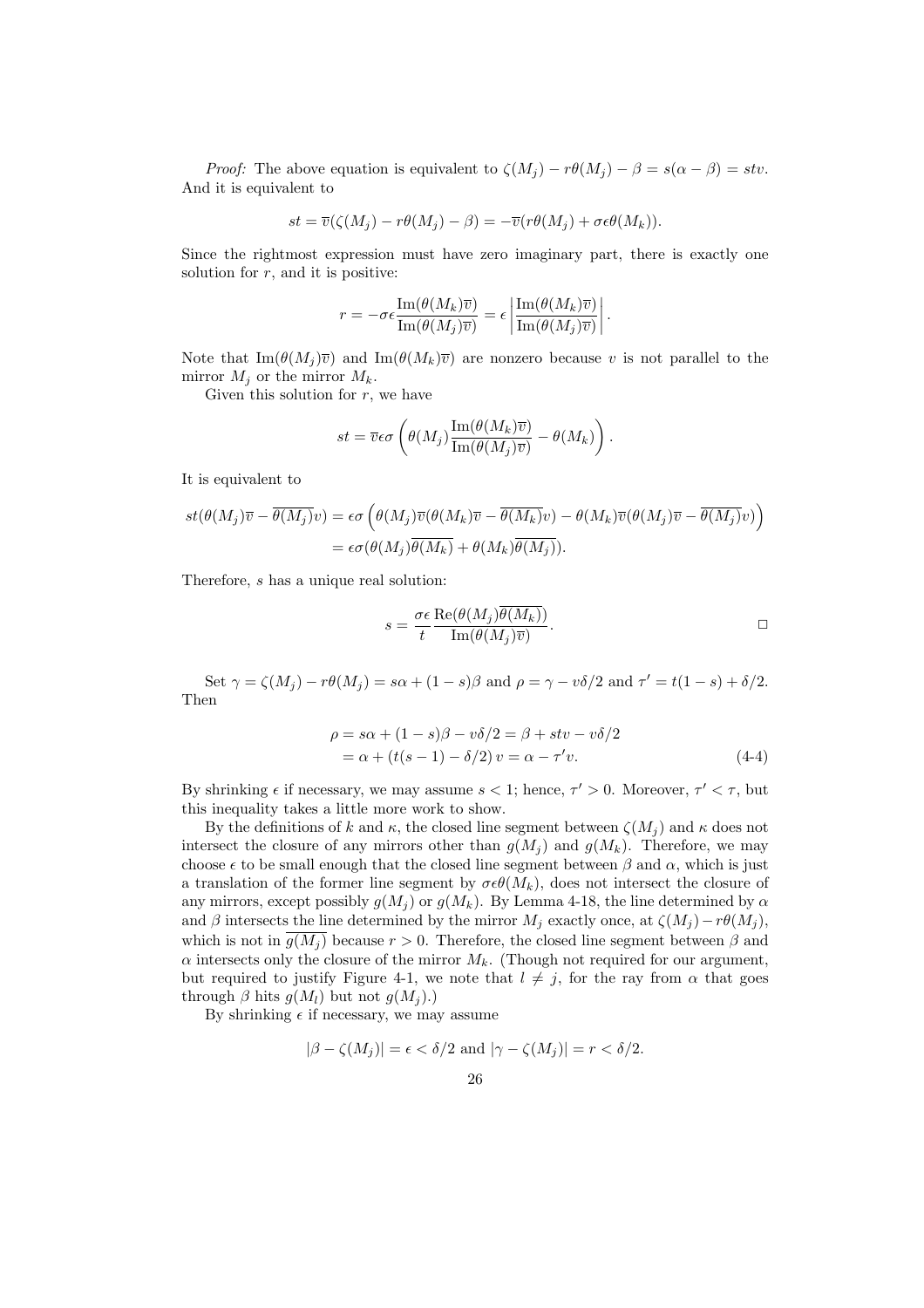Therefore, by definition of  $\delta$  and convexity of disks, the closed line segment between  $\beta$ and  $\gamma$  does not intersect the closure of any mirror, except possibly  $g(M_i)$ . Moreover, this line segment lies on the line determined by  $\alpha$  and  $\beta$ ; hence, this line segment does not intersect  $\overline{g(M_i)}$ . Set  $\rho = \gamma - v\delta/2$ . Then the closed line segment between  $\gamma$  and  $\rho$ lies on the line determined by  $\alpha$  and  $\beta$ , for  $\alpha - \beta = tv$ . Hence, this line segment does not intersect  $\overline{g(M_i)}$ . Furthermore, we have

$$
|\rho - \zeta(M_j)| \le |\rho - \gamma| + |\gamma - \zeta(M_j)| < \delta.
$$

Hence, by definition of  $\delta$  and convexity of disks, the closed line segment between  $\gamma$  and  $\rho$  does not intersect the closure of any mirror other than  $g(M_i)$ .

The closed line segment between  $\alpha$  and  $\rho$  is contained in the union of the three closed line segments with respective endpoints  $\alpha$ ,  $\beta$  and  $\beta$ ,  $\gamma$  and  $\gamma$ ,  $\rho$ . Therefore, the closed line segment between  $\alpha$  and  $\rho$  intersects the closure of at most one mirror, namely the mirror  $M_k$ . Since v is not parallel to the mirror  $M_k$ , this intersection occurs at exactly one point, namely  $\alpha$ . Therefore, the closed line segment between  $\alpha$  and  $\rho$  is the initial part of the trajectory of a light beam with initial position  $\alpha$  and initial direction  $\pm v$ . Moreover, the initial direction is  $-v$ , as  $\rho = \alpha - \tau'v$  and  $\tau' > 0$ .

Since the initial direction is  $-v$ , the light beam with initial state  $\langle \alpha, p_0 \rangle$  hits  $\rho$  in reversed time before it hits the mirror  $M_l$  in reversed time; hence,  $\tau' < \tau$ . Therefore, it suffices to show that  $\zeta(M_i)$  is in the interior of the convex hull of the points  $\alpha$ ,  $\rho$ , and  $\zeta(M_i) + \lambda(M_i)\theta(M_i)$ , which is equivalent to finding three numbers  $A, B, C \in (0, 1)$ such that

$$
A + B + C = 1 \text{ and } \zeta(M_j) = A\alpha + B\rho + C(\zeta(M_j) + \lambda(M_j)\theta(M_j)).
$$

To find such  $A, B$ , and  $C$ , first note that  $(4-4)$  implies

$$
\gamma = \rho + \delta v/2 = \alpha + t(s-1)v
$$
 and  $\rho = \alpha + (t(s-1) - \delta/2)v$ .

Combining these equations, we get

$$
\gamma = \frac{\delta/2}{t(1-s) + \delta/2} \alpha + \frac{t(1-s)}{t(1-s) + \delta/2} \rho.
$$
 (4-5)

Also, since  $\gamma = \zeta(M_i) - r\theta(M_i)$ , we have

$$
\zeta(M_j) = \frac{r}{\lambda(M_j) + r} (\zeta(M_j) + \lambda(M_j)\theta(M_j)) + \frac{\lambda(M_j)}{\lambda(M_j) + r} \gamma.
$$
 (4-6)

Combining  $(4-5)$  and  $(4-6)$ , we get

$$
\zeta(M_j) = \frac{r}{\lambda(M_j) + r} (\zeta(M_j) + \lambda(M_j)\theta(M_j)) + \frac{\lambda(M_j)}{\lambda(M_j) + r} \frac{\delta/2}{t(1-s) + \delta/2} \alpha + \frac{\lambda(M_j)}{\lambda(M_j) + r} \frac{t(1-s)}{t(1-s) + \delta/2} \rho.
$$

Take A, B, and C to be the respective coefficients for  $\alpha$ ,  $\rho$ , and  $\zeta(M_i) + \lambda(M_i)\theta(M_i)$ in the above equation.  $\Box$